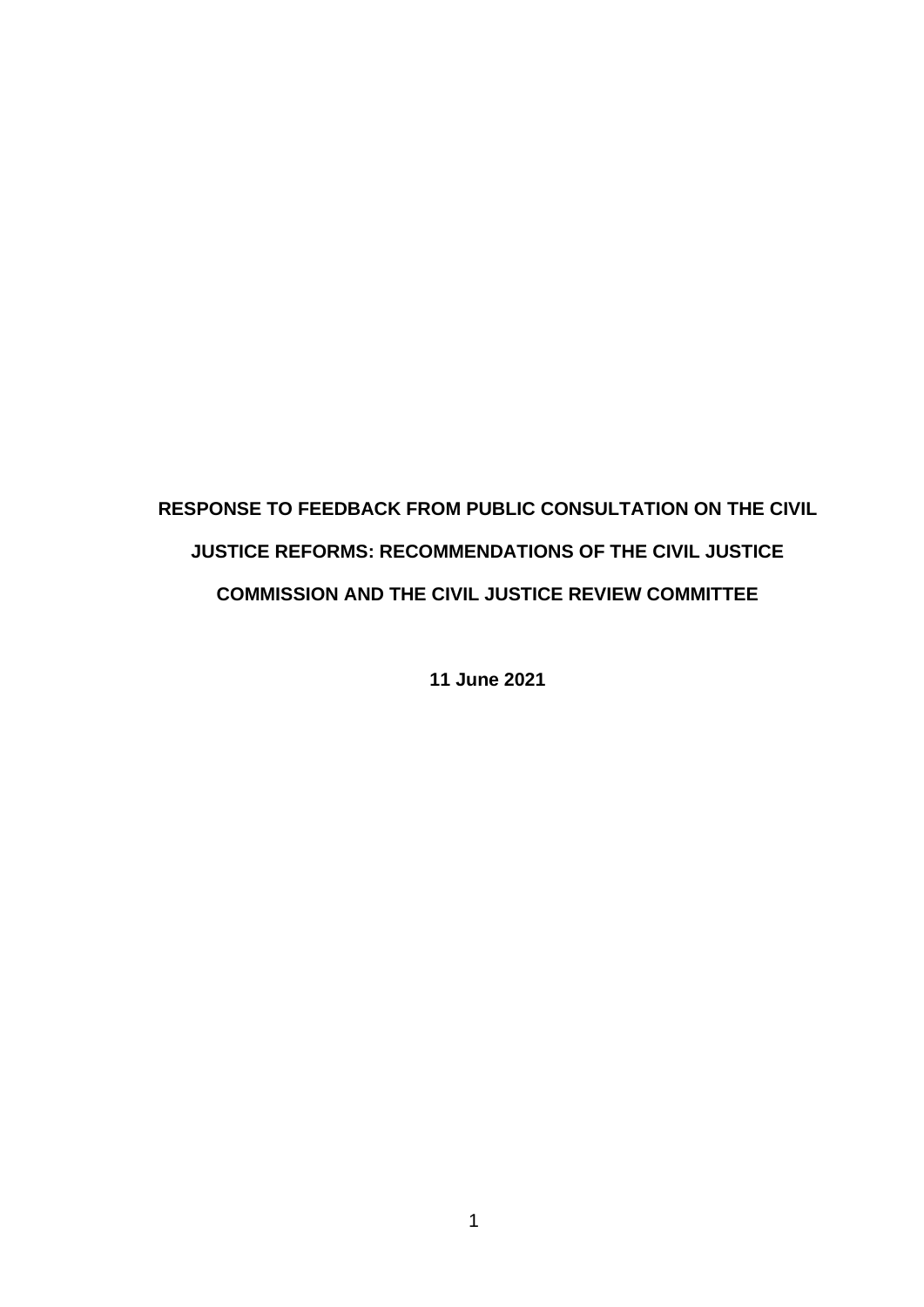### **Table of Contents**

| I.    |                                                                                        |  |  |
|-------|----------------------------------------------------------------------------------------|--|--|
| Н.    |                                                                                        |  |  |
| Ш.    |                                                                                        |  |  |
|       |                                                                                        |  |  |
|       |                                                                                        |  |  |
|       |                                                                                        |  |  |
|       |                                                                                        |  |  |
| IV.   |                                                                                        |  |  |
|       |                                                                                        |  |  |
|       | (b) Court has the power to order parties to attempt to resolve the dispute by amicable |  |  |
| V.    |                                                                                        |  |  |
|       |                                                                                        |  |  |
|       |                                                                                        |  |  |
|       |                                                                                        |  |  |
| VI.   |                                                                                        |  |  |
| VII.  |                                                                                        |  |  |
|       |                                                                                        |  |  |
|       |                                                                                        |  |  |
|       |                                                                                        |  |  |
|       |                                                                                        |  |  |
|       |                                                                                        |  |  |
| VIII. |                                                                                        |  |  |
|       |                                                                                        |  |  |
|       |                                                                                        |  |  |
| IX.   |                                                                                        |  |  |
|       |                                                                                        |  |  |
| Χ.    |                                                                                        |  |  |
|       |                                                                                        |  |  |
|       |                                                                                        |  |  |
|       |                                                                                        |  |  |
|       |                                                                                        |  |  |
| XI.   |                                                                                        |  |  |
|       |                                                                                        |  |  |
|       |                                                                                        |  |  |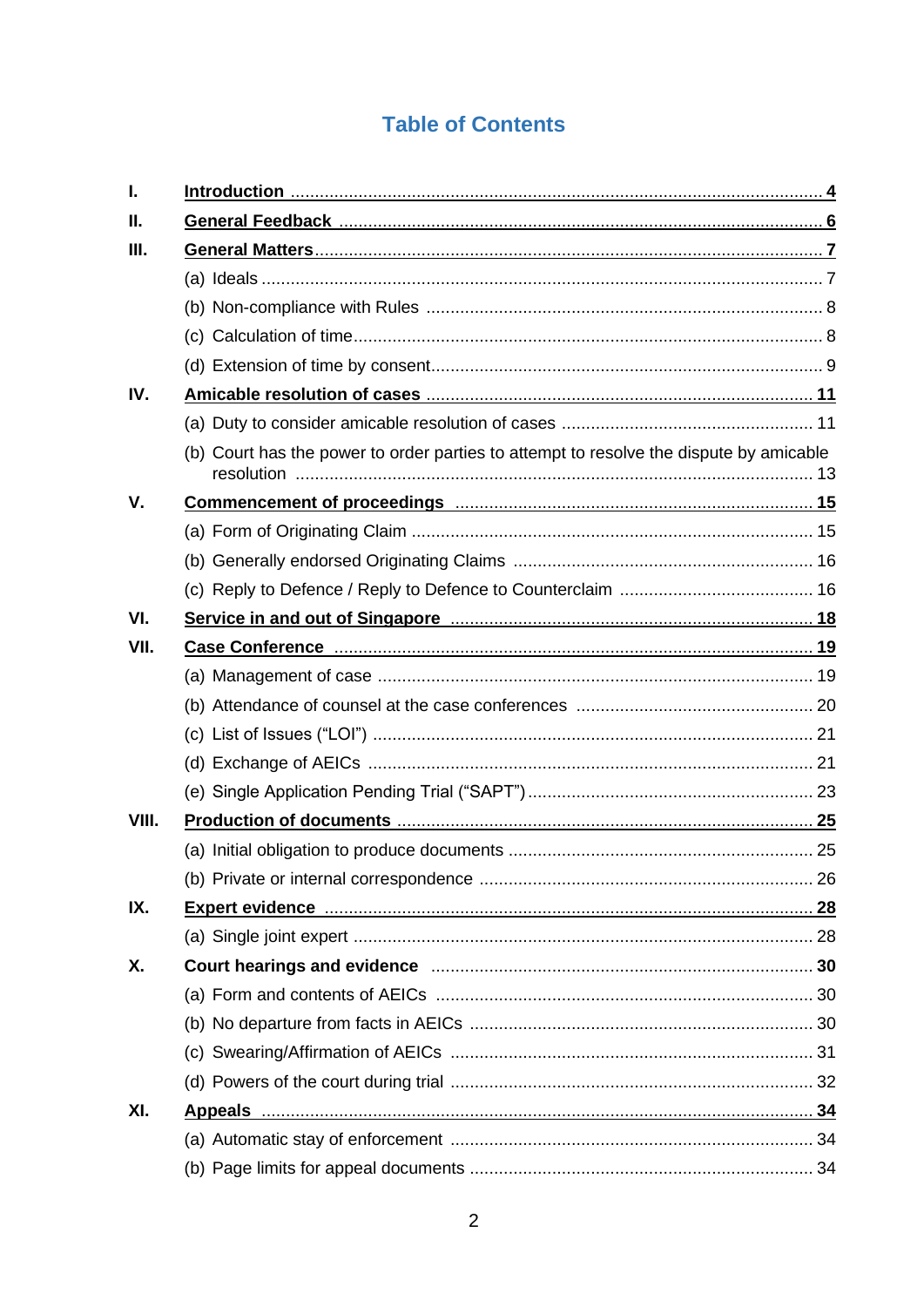| XII.  | Costs      |  |
|-------|------------|--|
| XIII. | Conclusion |  |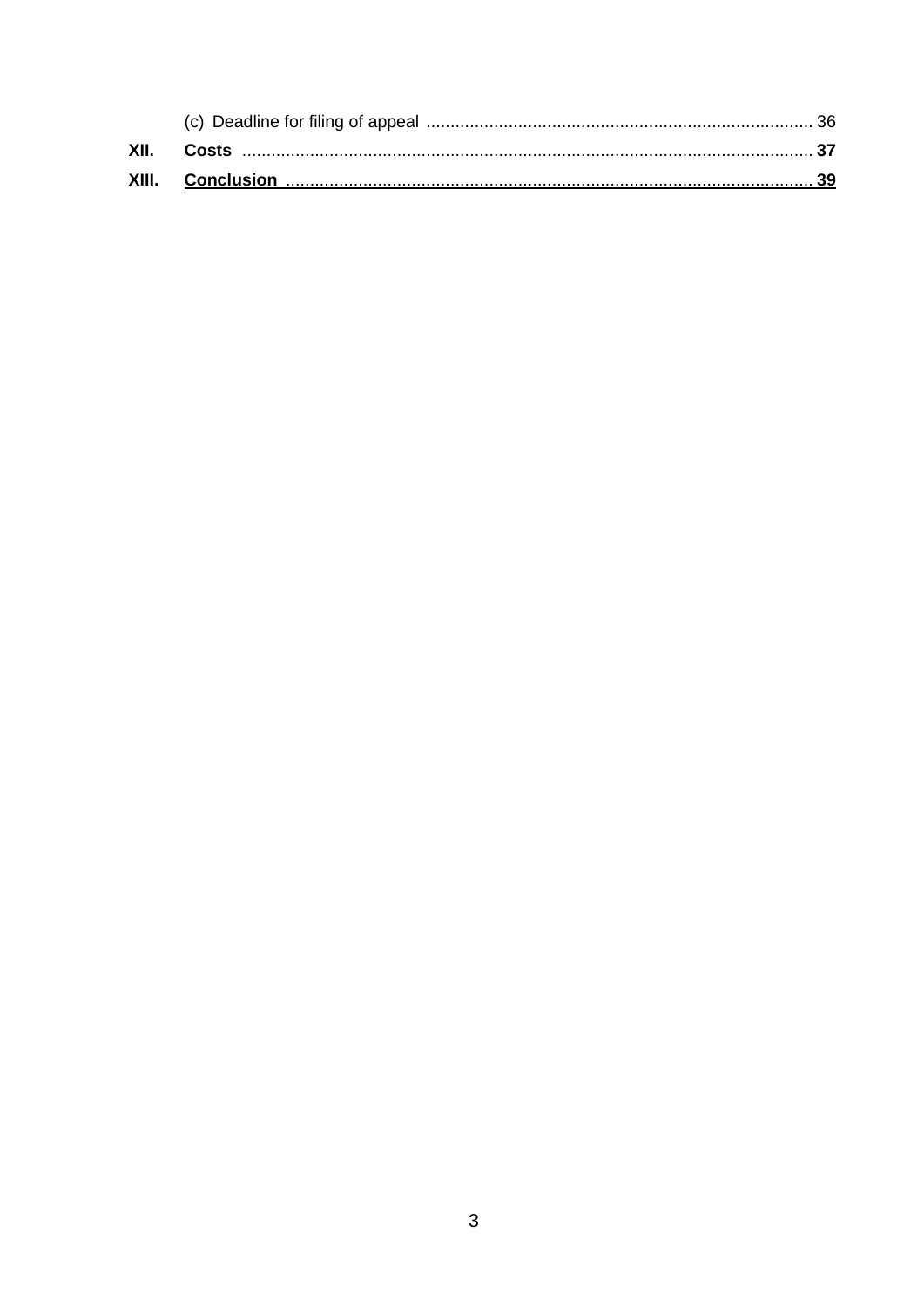#### <span id="page-3-0"></span>**I. Introduction**

- 1. The Civil Justice Reform proposals are the culmination of the work of two committees the Civil Justice Commission ("CJC") set up by the Chief Justice and the Civil Justice Review Committee ("CJRC") established by the Ministry of Law ("MinLaw").
- 2. The two committees comprised members of the judiciary, representatives from the Attorney-General's Chambers, academics and senior practitioners from the Bar.
- 3. Both committees were broadly tasked with reforming and modernising our civil justice system although each committee addressed distinct issues in their deliberations. The common intent was to enhance the efficiency of resolving disputes while keeping legal costs at reasonable levels and to ensure that our system would be capable of meeting the demands and challenges of the future.
- 4. The committees' recommendations were published in separate reports before being jointly released for public consultation in October 2018 as the Civil Justice Reform proposals.
- 5. While there was broad support for the majority of the reform proposals, a significant number of respondents who provided feedback to the proposals highlighted that Singapore already possesses a leading civil litigation system and questioned the need for change at this juncture.
- 6. Singapore's civil justice system is highly efficient and effective:
	- (a) In 2015, a perception survey conducted by MinLaw found that 92% of Singaporeans had trust and confidence in our legal system, and agreed that our legal system was fair and efficient<sup>1</sup>;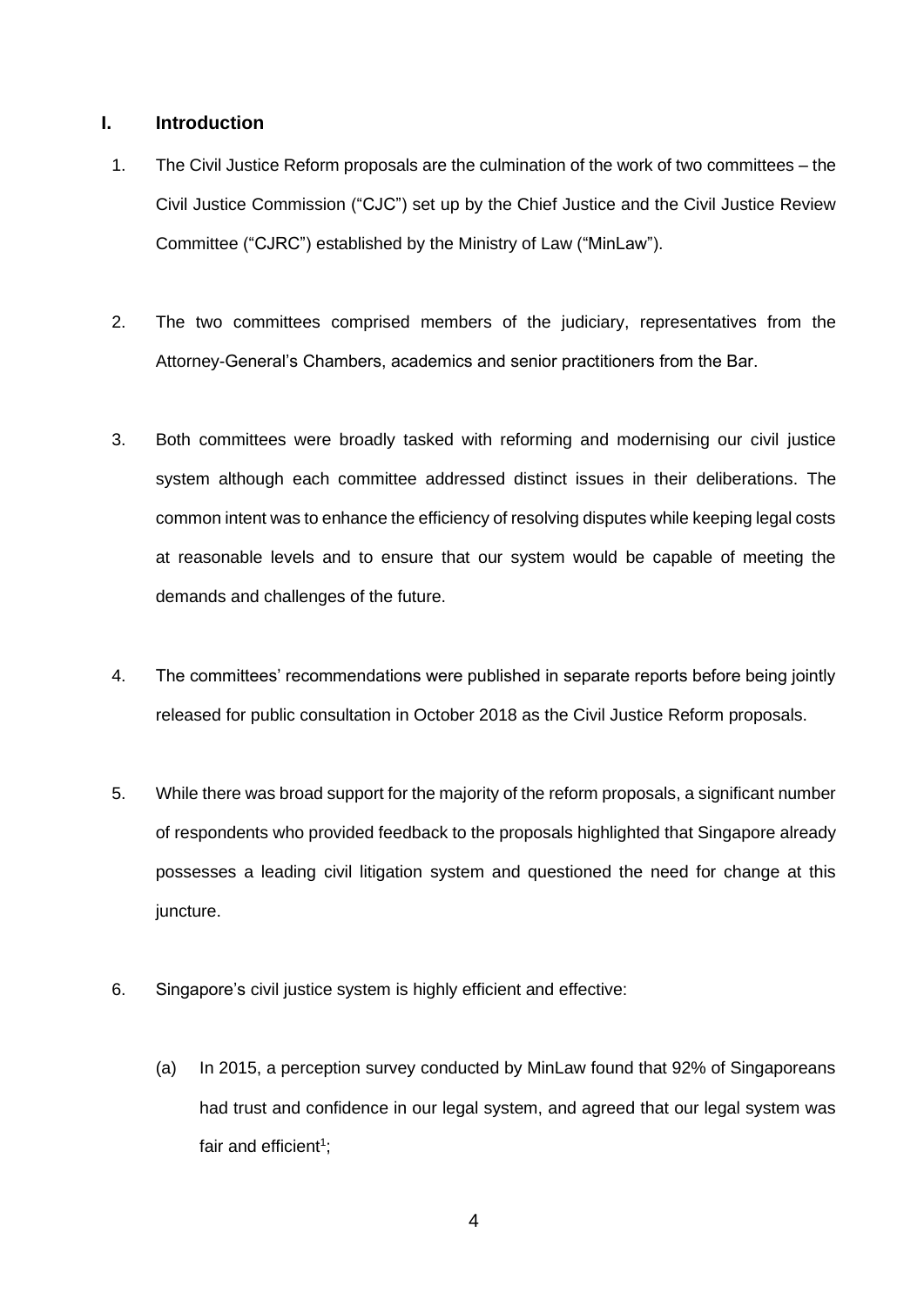- (b) In 2016, Chief Justice Menon highlighted that the Supreme Court had, for more than a decade, successfully disposed of at least 85% of all writs filed within 18 months of filing<sup>2</sup>;
- (c) The World Economic Forum in its 2019 Global Competitiveness Index placed Singapore 1<sup>st</sup> out of 141 countries in terms of the "[e]fficiency of [its] legal framework in settling disputes"; and
- (d) Singapore's civil justice system was ranked  $6<sup>th</sup>$  out of 128 countries in the 2020 World Justice Project Rule of Law index.
- 7. However, there is a need to continually review and improve our system to stay ahead of the curve, and address areas that may still pose difficulties for some of its users. For example, significant time and expense are still devoted to procedural matters instead of the merits of the dispute. Civil litigation tools intended to facilitate fact-finding are instead utilised for tactical or strategic gain. This is particularly evident in cases where there is a mismatch in resources between the litigants.
- 8. Further, the last major revamp of our civil justice system came in the 1990s when the challenges then were different to the challenges we face today or may face tomorrow. The Civil Justice Reform proposals therefore come at an opportune moment as we seek to transform our civil justice system to better serve the needs of our society, and ensure access to justice.

<sup>1</sup> "What Singaporeans think of the Legal System", online: https://www.mlaw.gov.sg/content/dam/minlaw/corp/News/Annex%20- %20Survey%20of%20legal%20system%20infographics.pdf.

<sup>2</sup> CJ Menon's speech on the rule of law and the SICC, 10 January 2018 (https://www.sicc.gov.sg/docs/defaultsource/modules-document/news-and-article/b\_58692c78-fc83-48e0-8da9-258928974ffc.pdf)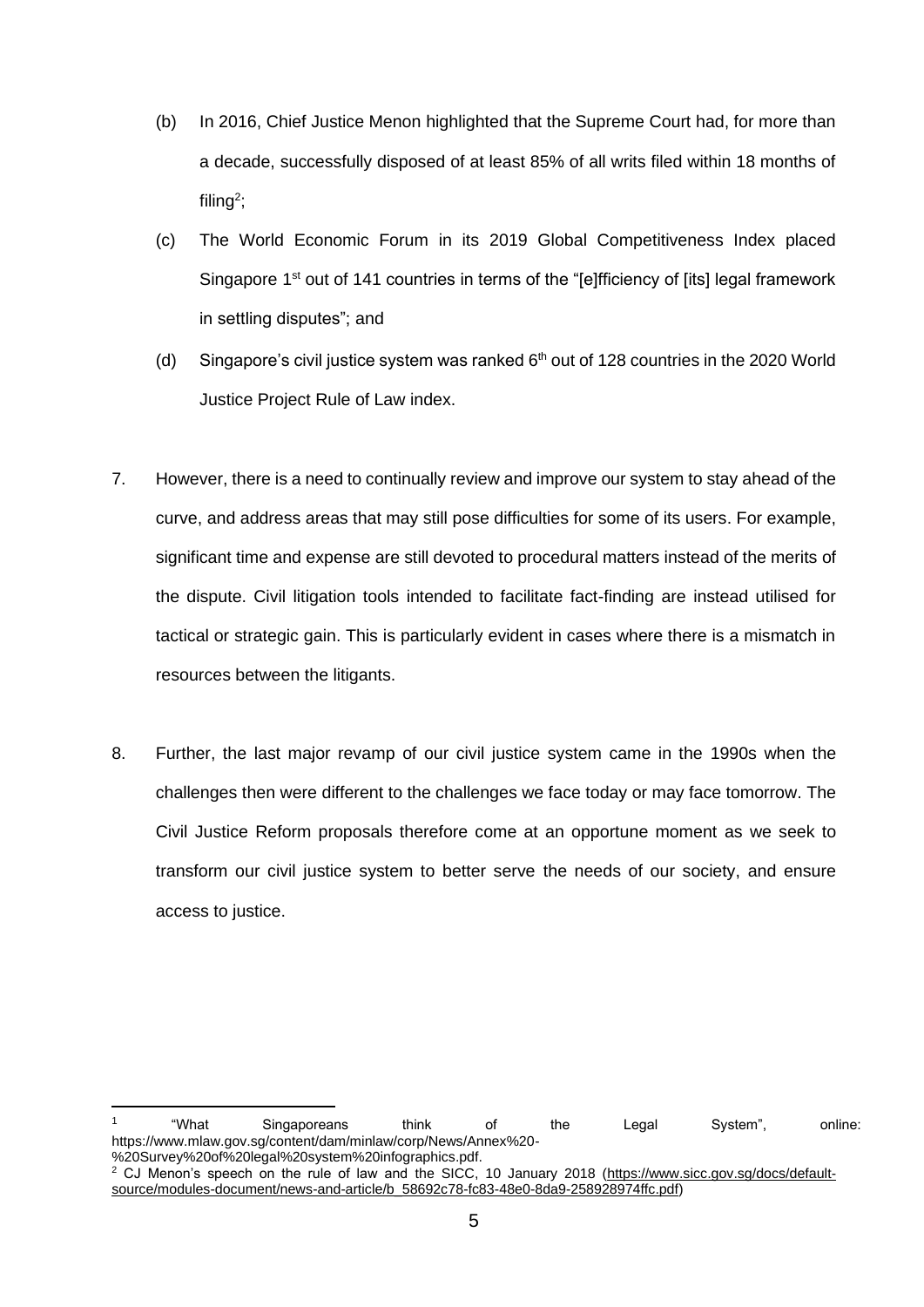#### <span id="page-5-0"></span>**II. General Feedback**

- 9. MinLaw and the New Rules of Court Implementation Team<sup>3</sup> would like to thank all respondents to the public consultation on the Civil Justice Reform proposals, which took place from 26 October 2018 to 31 January 2019.<sup>4</sup>
- 10. The majority of respondents were lawyers who provided their feedback in their personal capacity or through the Law Society of Singapore. We also received feedback from financial institutions, non-profit organisations and members of the public.
- 11. Respondents gave feedback on the proposals which involved substantive policy considerations and also provided drafting suggestions. The feedback was constructive and helped shed light on different perspectives on the proposals.
- 12. Most respondents welcomed the proposed amendments to reform the civil justice system and were of the view that these amendments were timely and helpful in modernising it. Some of the proposals however, have raised concerns amongst the lawyers.
- 13. The feedback has been carefully considered and adjustments have been made to the proposals, where appropriate. We elaborate further below in this response to the feedback on the Civil Justice Reforms.

<sup>&</sup>lt;sup>3</sup> The New Rules of Court Implementation Team is chaired by Justice Ang Cheng Hock and comprises representatives from the Supreme Court and the State Courts.

<sup>&</sup>lt;sup>4</sup> For the avoidance of doubt, references to specific sections in this document refer to sections in the version of the Public Consultation Paper on Civil Justice Reforms ("Public Consultation Paper") (Annex A); Report of the Civil Justice Review Committee ("CJRC Report") (Annex B); Civil Justice Commission Report ("CJC Report") (Annex C) and the Supreme Court of Judicature Act (Chapter 322, Section 80) Rules of Court ("Draft Rules") (Annex D) that was released for public consultation between 26 October 2018 and 31 January 2019.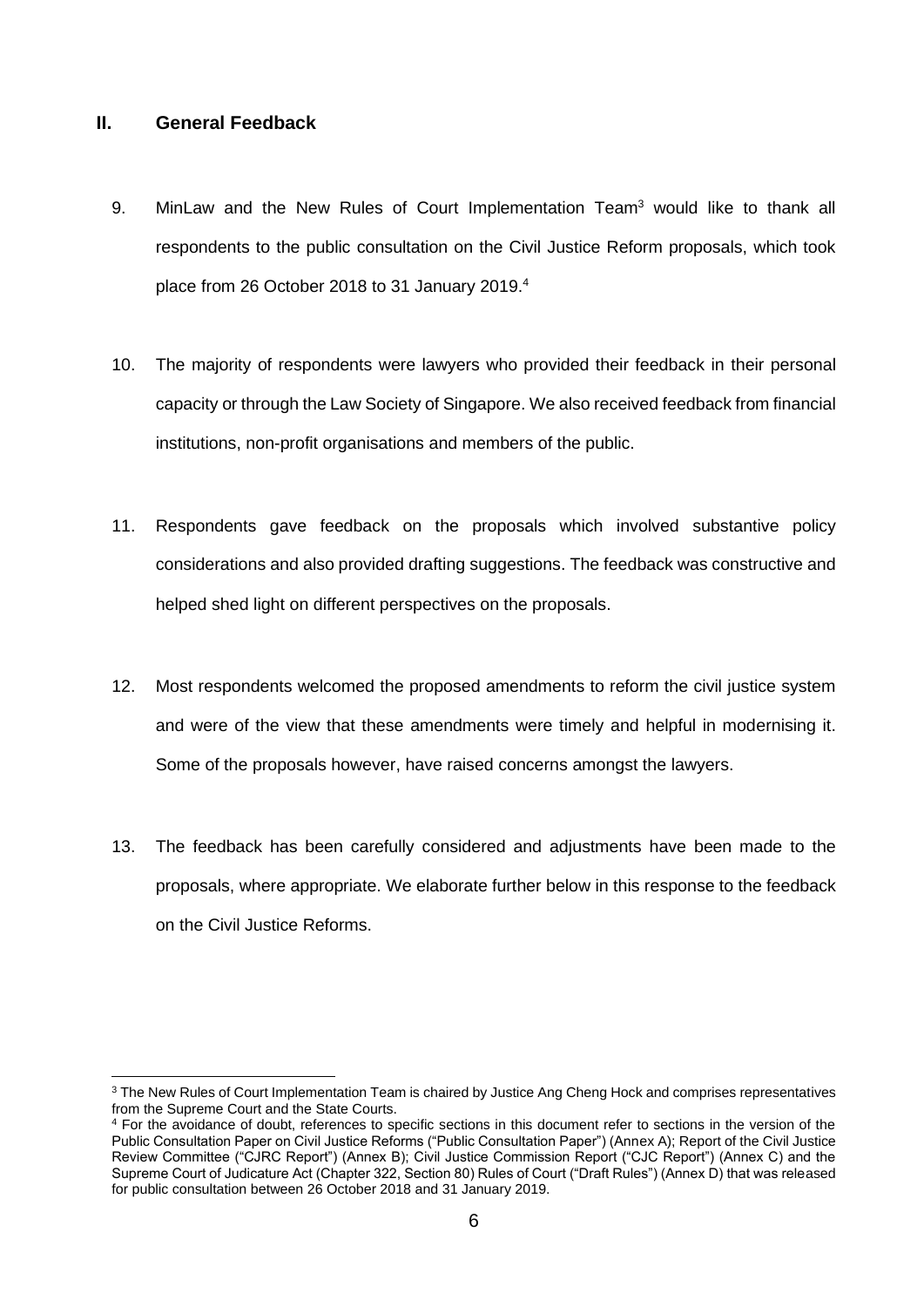#### <span id="page-6-0"></span>**III. General Matters**

#### *(a) Ideals***<sup>5</sup>**

- 14. A majority of the respondents supported the introduction of the Ideals i.e. guiding principles in the draft Rules of Court ("Draft Rules") to guide the conduct of civil proceedings.
- 15. However, some concerns were raised:
	- (a) The interaction between each of the Ideals is unclear and in some instances can even conflict with each other.
	- (b) The Ideals ought to be unified by an overarching objective the absence of which could lead to inconsistent and incoherent interpretations of the Draft Rules.
	- (c) The Ideals appear to be exhaustive which may be unduly limiting on the courts'<sup>6</sup> .
- 16. The CJC, in formulating the Ideals recognised that all of the Ideals may not be achieved in every case.<sup>7</sup> For example, enabling "fair access to justice" in a certain case may sometimes be at odds with ensuring that proceedings are conducted expeditiously. Hence, the Ideals would apply, conjunctively, as dictated by the circumstances of each case. To have an overarching objective or ideal may elevate one ideal above others or may result in the courts being restricted in the way the Ideals are applied. Ultimately, the Ideals are intended to *guide* parties and the court in the conduct of civil proceedings and not to be applied in a formulaic manner. Therefore, no changes are proposed to the Ideals as currently set out in Chapter 1 of the Draft Rules.

<sup>5</sup> Para 21 Public Consultation Paper, Chapter 1 para 3 CJC Report, Chapter 1 Rule 3 of the Draft Rules.

<sup>&</sup>lt;sup>6</sup> Based on the feedback, some examples of other factors that the courts can and should take into account include the lack of prejudice to a party or the financial position of each party.

<sup>7</sup> Chapter 1 para 3 CJC Report.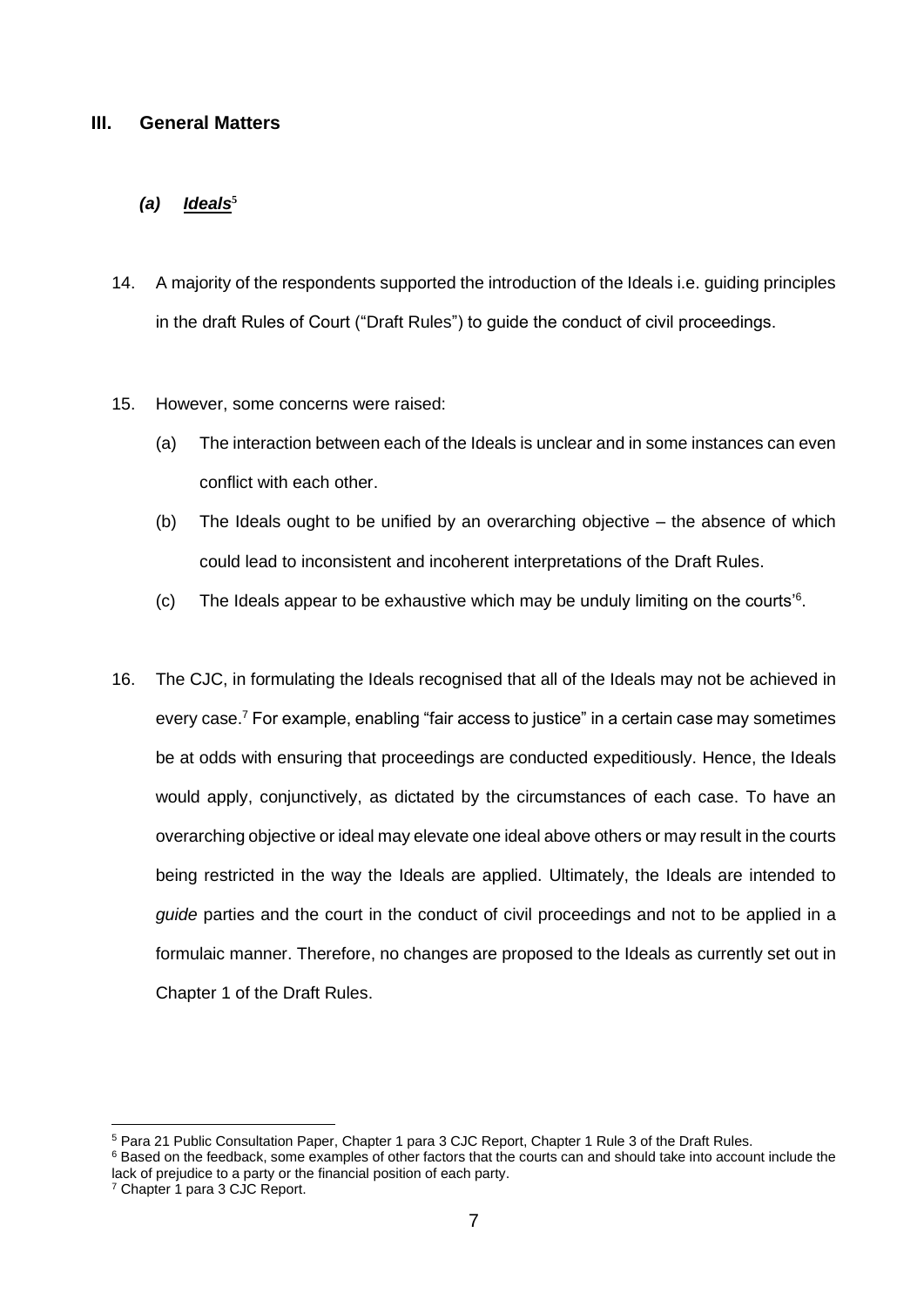#### *(b) Non-compliance with the Rules***<sup>8</sup>**

- 17. The Draft Rules provide that the court can, amongst other powers, refuse to hear any matter or dismiss it without a hearing if there is non-compliance with the Draft Rules. The feedback raised a major concern with the proposal that the consequences of non-compliance with the Rules could potentially be disproportionate to the severity of the breach – even a minor breach could technically result in a case being dismissed. Respondents suggested that the principle of proportionality should be expressly included to guide the exercise of the court's powers.
- 18. The principle of proportionality has been subsumed under the overarching Ideals. In considering whether any breach of the Rules ought to result in a dismissal of the case, the court would have regard to the Ideals such as "*fair access to justice*" and "*fair and practical results suited to the needs of the parties*". These Ideals act to temper any unjust results. Therefore, we propose to maintain the provision as drafted.

#### *(c) Calculation of time*

19. The Draft Rules provide that a non-court day (i.e. Saturday, Sunday or public holiday) would be included in the calculation of time for a period that is  $7$  days or more.<sup>9</sup> Currently, any period of 8 days or more would include non-working days in its reckoning.<sup>10</sup>

<sup>8</sup> Para 23 Public Consultation Paper, Chapter 1 para 5 CJC report, Chapter 1 Rule 5(4) of the Draft Rules.

<sup>9</sup> Para 24 Public Consultation Paper, Chapter 1 para 8 CJC report, Chapter 1 Rule 6(6) of the Draft Rules.

<sup>10</sup> Order 3 rule 2(5) of the Rules of Court.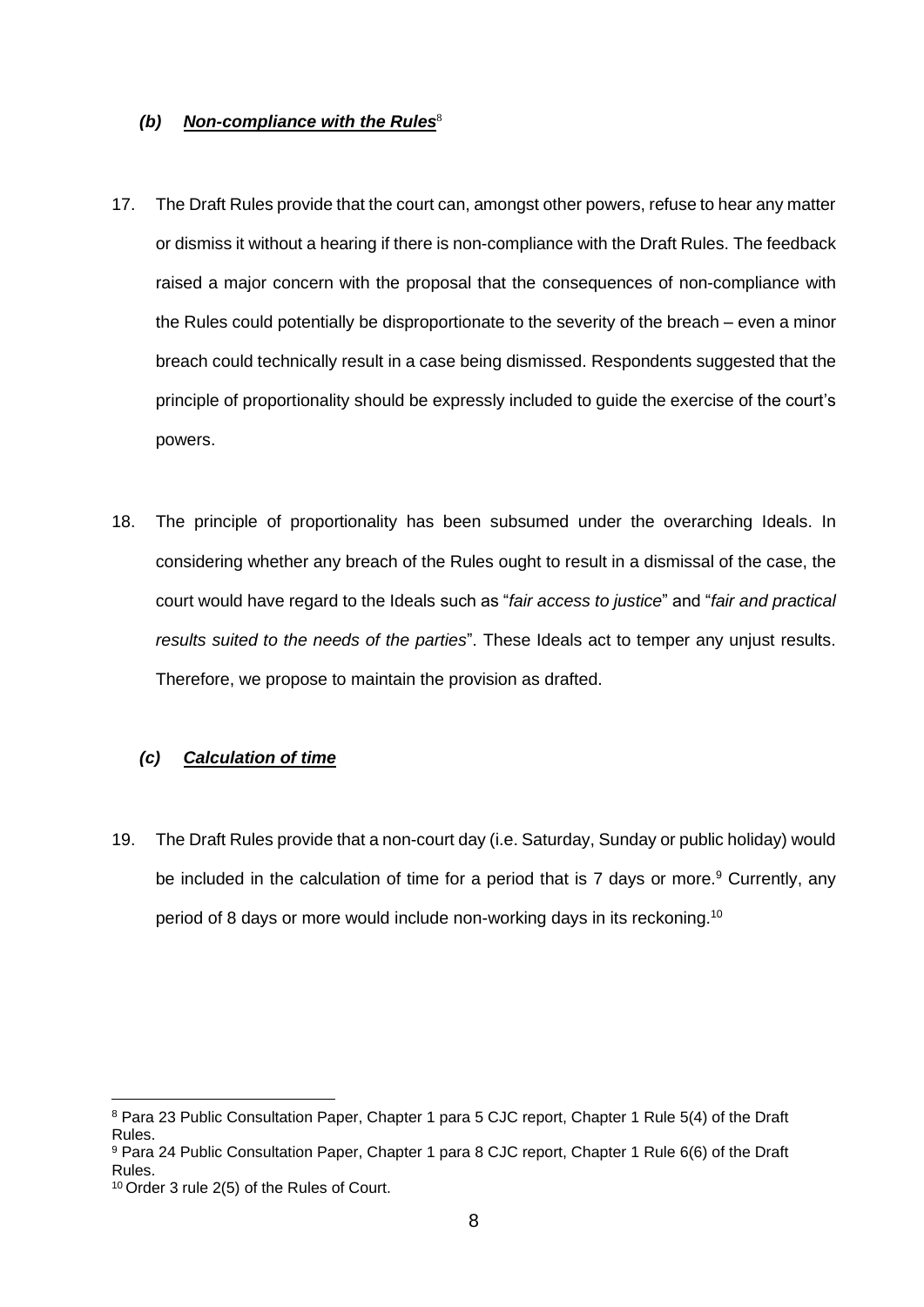- 20. The majority of respondents opposed this recommendation:
	- (a) The inclusion of a non-court day in computing time periods of 7 days or more would compress timelines for an exact 7-day deadline. As the courts commonly make orders with a 7-day timeline, the proposed change will have a significant impact on the profession.
	- (b) Most businesses and clients operate on a 5-day week and including non-court days such as weekends may present difficulty in getting instructions on time.
	- (c) This would open up the possibility of abuse where aggressive opponents serve papers on the eve of non-court days to put pressure on counter-parties.
	- (d) It would also lead to adverse downstream consequences such as overworked lawyers if the timelines are shortened.
- 21. Having considered the strong feedback received and after balancing the competing considerations of expediting court timelines and the interests of the parties to litigation, adjustments will be made to the Draft Rules. All 7-day time periods stipulated in the Draft Rules will be increased to 14 days. This simplifies the Rules of Court, and also ensures fairness to all litigants.

#### *(d) Extension of time by consent*

- 22. There was concern over the proposal that the period within which a person is required to serve, file or amend any pleading or document may be extended **only** once by consent in writing for a maximum period of 7 days, for the following reasons:<sup>11</sup>
	- (a) Party autonomy would be curtailed.
	- (b) It would hamper attempts to resolve the dispute out of court.
	- (c) There would be an unnecessary increase in applications for extensions of time.

<sup>11</sup> Para 25 Public Consultation Paper, Chapter 1 para 9 CJC report, Chapter 1 rule 7(3) of the Draft Rules.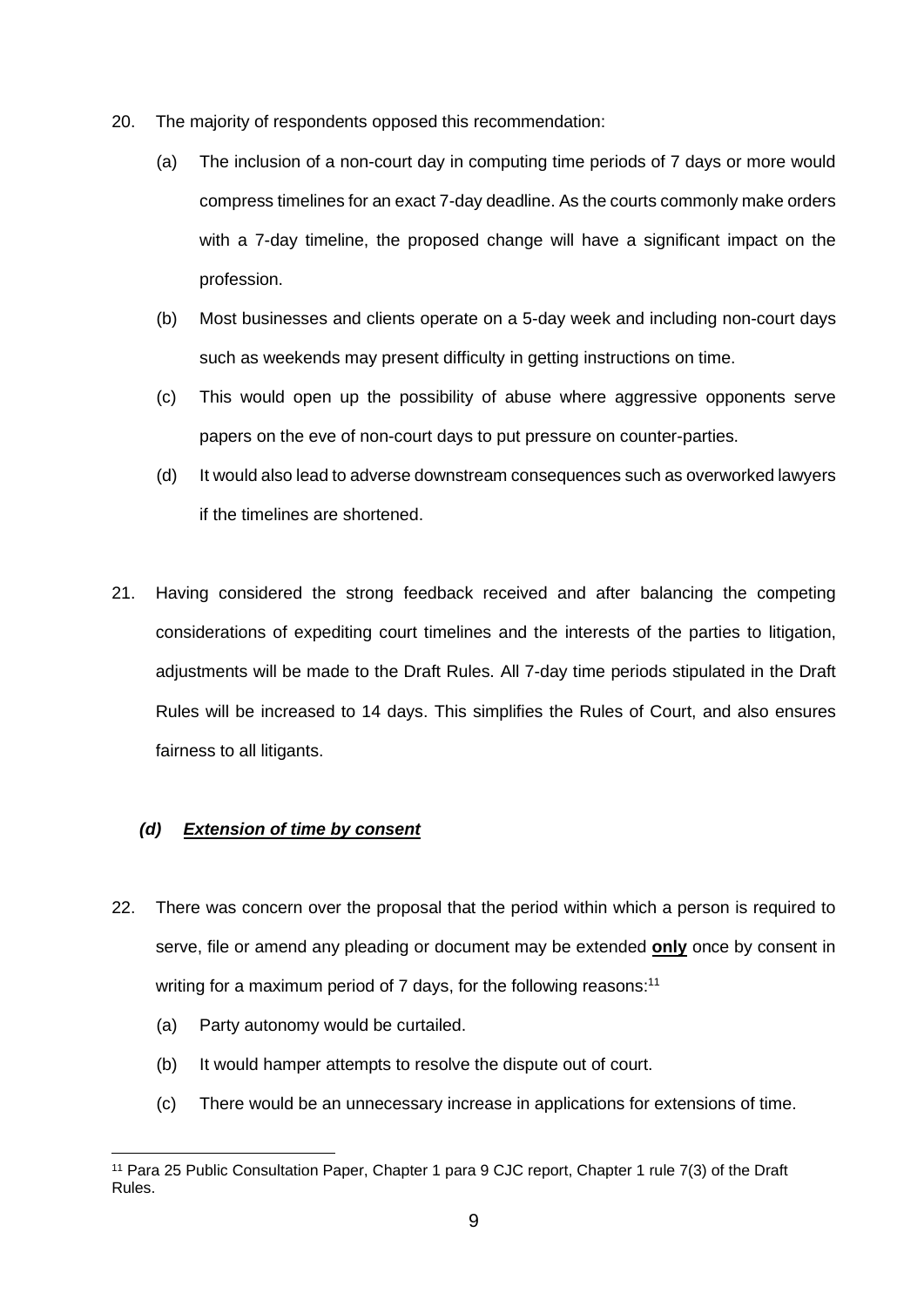- 23. Some respondents also stated that it was unclear whether the proposal applied to *each* event/deadline or if it was intended to mean that parties may only extend time once by consent throughout the entire course of proceedings, for a maximum period of 7 days. One respondent counter-proposed that each party should be given the opportunity to obtain an extension of time by consent once.
- 24. To clarify, the proposed rule provides that the time to serve, file or amend any pleadings or other document may be extended by consent of parties only once in each instance. If parties require more than one extension, they may apply to court, who will give the appropriate directions. The purpose is not to curtail party autonomy, but to enhance the court's matter management ability to ensure that proceedings are conducted expeditiously and are not delayed by parties through unbridled consensual extensions of time throughout the proceedings.
- 25. Having taken into consideration all the feedback received, this rule will be retained. However, as mentioned above, all 7-day time periods stipulated in the Draft Rules will be increased to 14 days.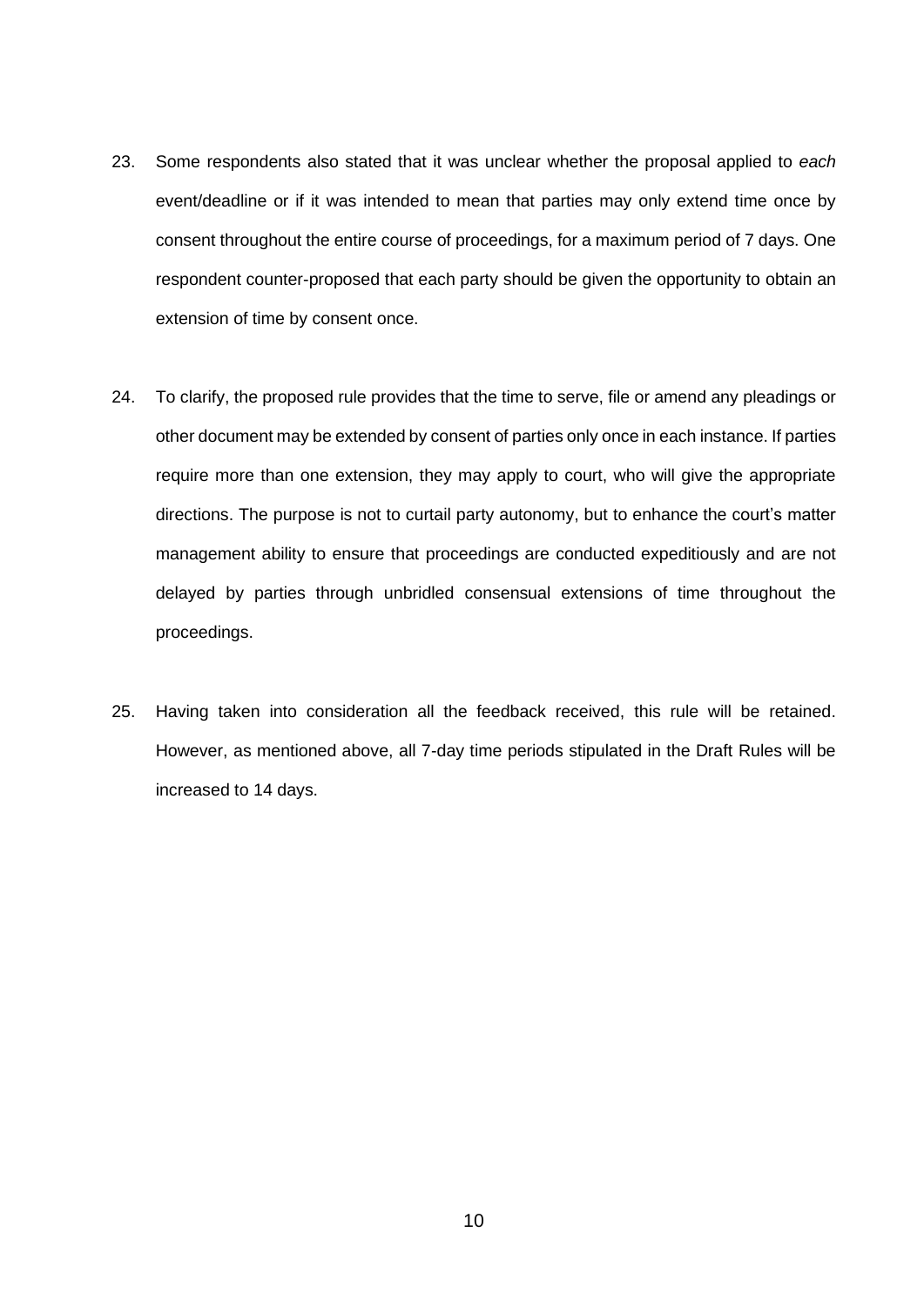#### <span id="page-10-0"></span>**IV. Amicable Resolution of Cases**

#### *(a) Duty to consider amicable resolution of cases***<sup>12</sup>**

- 26. This proposal received mixed responses from the Bar.
- 27. Those that supported the proposal suggested that imposing a duty to consider amicable resolution of cases would assist in the resolution of cases without the need to proceed to court.
- 28. However, some respondents were concerned that:
	- (a) The proposal has the effect of imposing a condition precedent to litigation.
	- (b) There is no real need to replace the existing offer-to-settle regime which provides sufficient incentive for parties to consider amicable resolution of cases.
	- (c) The court, when considering whether parties had discharged their duty to consider amicable resolution, would require the parties to reveal privileged legal advice to explain their decision.
	- (d) It would also be unfair to judge parties' decisions on hindsight.
- 29. Respondents also raised some operational concerns in relation to the proposal:
	- (a) The duty to consider amicable resolution of cases is inherently incompatible with the nature of some cases for example, cases needing urgent interlocutory relief such as Anton Piller orders and Mareva injunctions.
	- (b) The duty to offer amicable resolution would lead to unnecessary waste of costs and time especially if it is certain that parties will not settle and would prefer to proceed to litigation.

<sup>&</sup>lt;sup>12</sup> Para 30 Public Consultation Paper, Chapter 3 para 2 CJC Report, Chapter 3 rule 1 of the Draft Rules.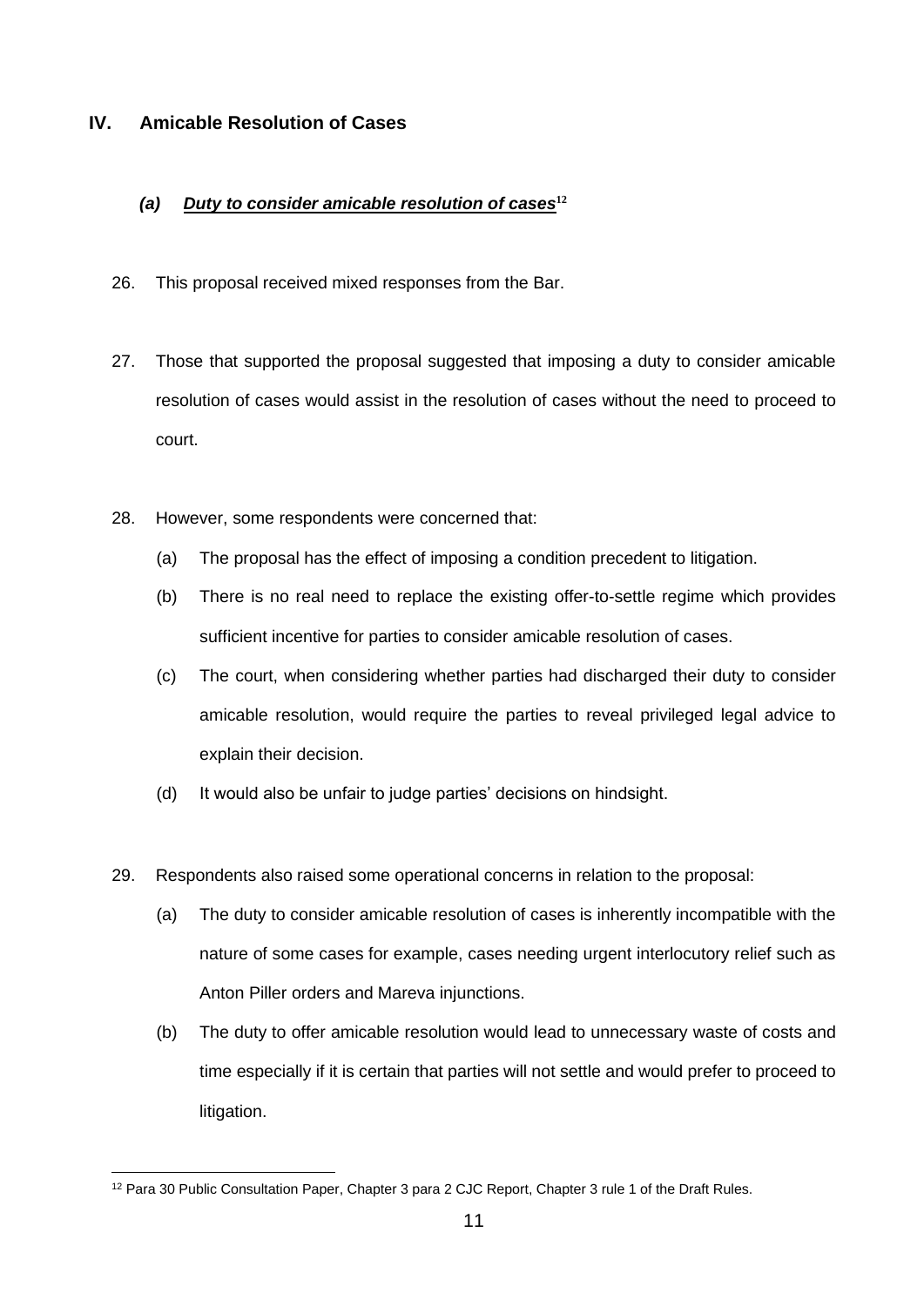- (c) There is a lack of clarity in the Draft Rules on how a court would determine the reasonableness of a litigant's decision not to attempt amicable resolution.
- 30. One respondent also suggested the adoption of a pre-action protocol to encourage parties to consider or evaluate the use of Alternative Dispute Resolution ("ADR") before commencing litigation. This could involve having the client and his counsel acknowledge and confirm at the time when the pleadings are filed, that legal advice on ADR options and cost consequences of commencing a suit has been rendered.
- 31. The duty to consider ADR is not new. Today, under the Supreme Court Practice Directions, counsel are expected to advise their clients on the different ways their disputes may be resolved using an appropriate form of ADR and ADR is to be considered at the earliest possible stage in order to facilitate the just, expeditious and economical disposal of civil cases.<sup>13</sup>
- 32. It also ought to be clarified that the proposal only requires parties to (a) consider amicable resolution of cases before the commencement and during the course of any action or appeal; and (b) to make an offer of amicable resolution before commencing action unless he has reasonable grounds to do so. Parties are not obligated to make an offer of amicable resolution in *all* circumstances.
- 33. The proposal does not ignore the fact that in certain cases, there may be reasonable grounds for a party or the parties not to make an offer of amicable resolution. For example, it would be open to a party to argue that it is unreasonable to offer amicable resolution in

<sup>&</sup>lt;sup>13</sup> Paragraph 35B Supreme Court Practice Directions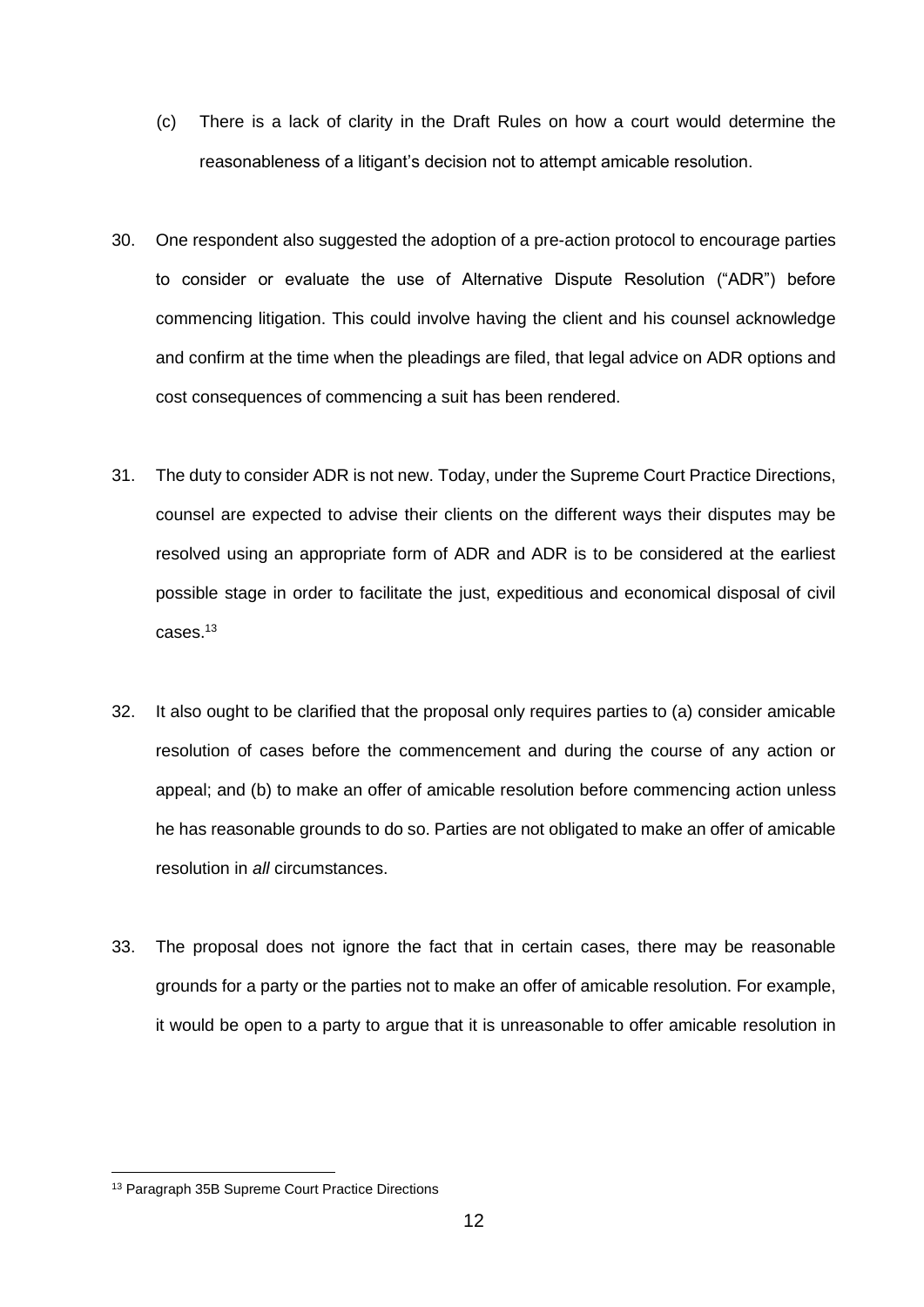cases where urgent interlocutory relief is required to stop ongoing harm and when such an offer is not possible given the extreme urgency of the matter.

### *(b) Court has the power to order parties to attempt to resolve the dispute by amicable resolution <sup>14</sup>*

- 34. This section deals with the proposal for the courts to have the power to order parties to attempt to resolve the dispute by amicable resolution. The feedback raised doubts as to the viability of mandatory mediation<sup>15</sup> on the basis of anecdotal evidence that suggested that ADR would have a higher rate of success if voluntarily entered into.
- 35. We note the feedback that court-ordered ADR might not be effective in some cases. While the Draft Rules will allow the courts to order parties to attempt to resolve the dispute by amicable resolution, they will also be amended to clarify that the courts, in deciding whether to exercise this power, will take into account all relevant circumstances, including whether any of the parties have refused to attempt to resolve the dispute by amicable resolution, as well as the Ideals.
- 36. The Draft Rules will also be amended to allow the court to order a party who does not wish to attempt to resolve the dispute by amicable resolution to submit a sealed document setting out his reasons for such refusal, for example, if such reasons are privileged. The sealed document will only be opened by the court after the determination of the action or appeal and its contents may be referred to on any issue of costs. This power ensures that the reasons for not attempting amicable resolution are not thought up *ex post facto* at the costs submissions stage, and will impress on the parties the possible cost implications that may

<sup>14</sup> Para 32 Public Consultation Paper, Chapter 3 para 5 CJC Report, Chapter 3 rule 3 of the Draft Rules, para 83 CJRC Report.

<sup>15</sup> Mandatory mediation has been implemented in a number of common law jurisdictions such as Australia, New Zealand, Canada and United States.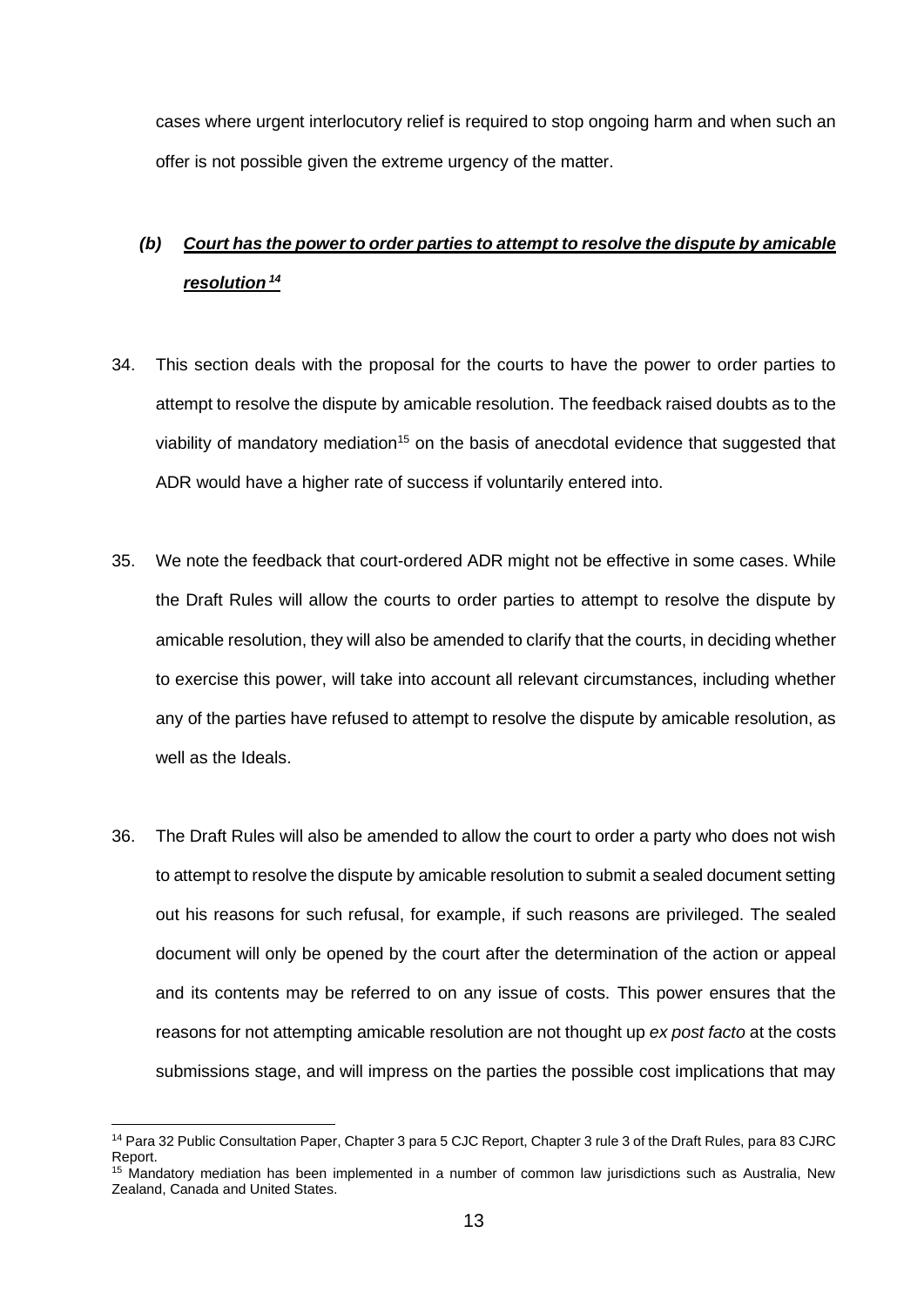arise if these reasons are inadequate. As is the case today, the court will make a determination on any contested issues relevant to the question of costs raised by parties at the cost submissions stage.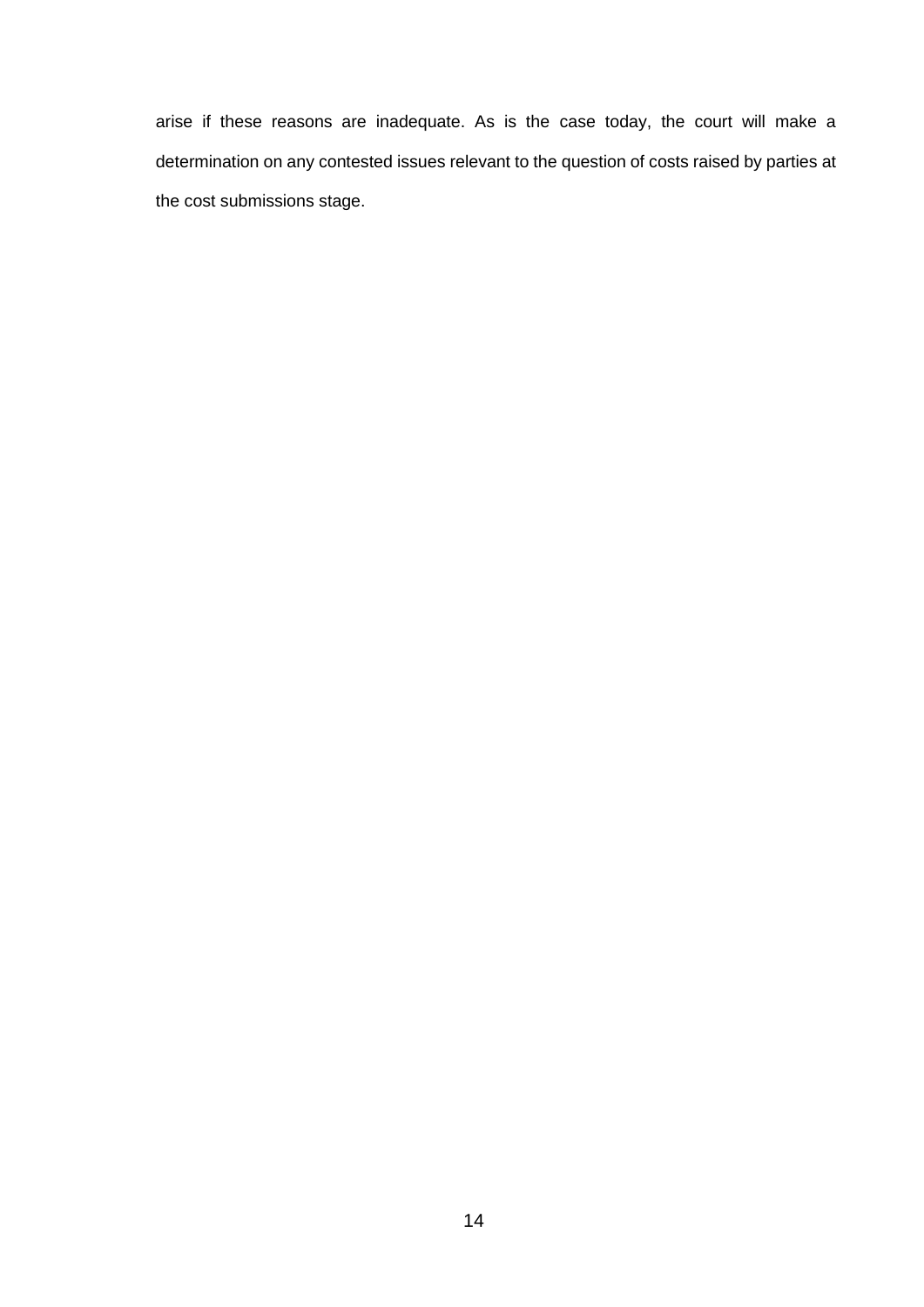#### <span id="page-14-0"></span>**V. Commencement of Proceedings**

#### *(a) Form of Originating Claim*

- 37. The CJC proposes that parties will affix their signatures to pleadings filed in an Originating Claim action<sup>16</sup> to certify that the contents of the pleadings are true to the best of their knowledge and belief, while solicitors will affix their signatures to certify that they have advised their clients of this obligation.
- 38. Several respondents questioned the necessity for parties and solicitors to provide such certification as it would only add to costs for parties and potentially lead to more satellite litigation.
- 39. The proposed requirement is a reasonable imposition on the litigant and/or his solicitor and would be effective in ensuring that:
	- (i) Litigants understand the gravity of filing pleadings, and ensure that the pleadings contain only true and verifiable facts.
	- (ii) Litigants understand that approval has to be obtained from the court before subsequent amendments to pleadings may be made.
- 40. These outcomes are to the benefit of the parties and also serve to promote the efficient conduct of proceedings. The proposal will therefore be retained.

<sup>16</sup> Form 4 (Statement of Claim) and Form 7 (Defence) of Annex 2 of the Draft Rules.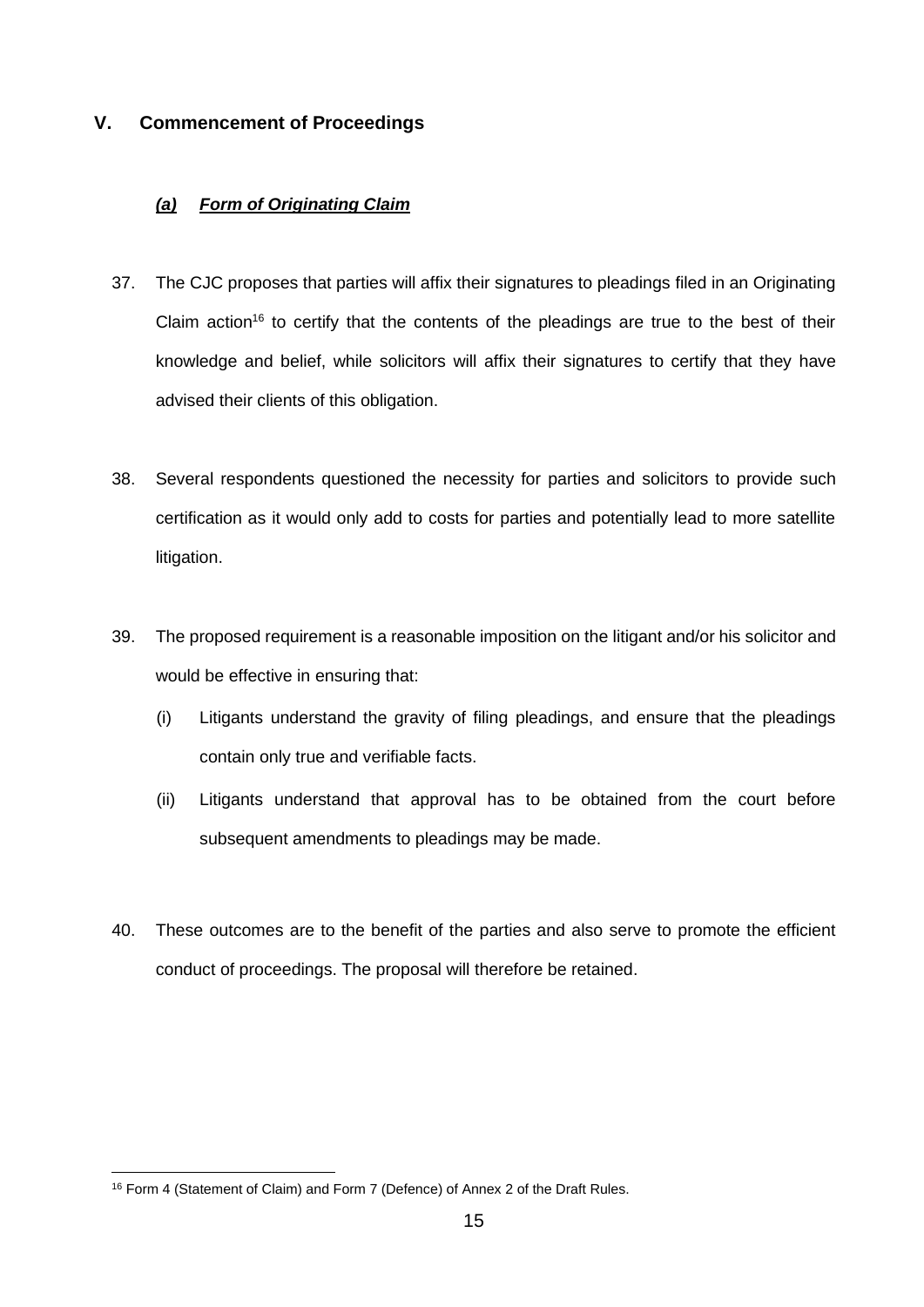#### *(b) Generally endorsed Originating Claims*

- 41. The Draft Rules provide that an Originating Claim may contain a general endorsement only if the limitation period for the cause of action will expire within 14 days after the Originating Claim is issued, or if there are special circumstances. 17
- 42. The feedback received raised concerns with the proposal on the basis that there may be situations in which a generally endorsed claim may genuinely be required. For example, where the matter is one of urgency for reasons other than an impending time bar, or if the claimant is unable to fully articulate his claim until after disclosure of documents.<sup>18</sup>
- 43. There is no need to amend this provision. The relevant rule is broadly drafted to enable sufficient flexibility where there are special circumstances which require a generally endorsed claim to be filed.

#### *(c) Reply to Defence / Reply to Defence to Counterclaim*

- 44. The CJC proposes to expressly provide in the Draft Rules that there shall be no necessity for a reply if it is intended to merely deny assertions made in the defence (or defence to counterclaim) without adding any further material facts. <sup>19</sup> No further pleadings shall be filed unless ordered by the court at a case conference.<sup>20</sup>
- 45. Some of the concerns raised in respect of these proposals were:
	- (a) The assumption that further pleadings will not add anything material to the parties'

<sup>&</sup>lt;sup>17</sup> Chapter 4 rule 5(4) of the Draft Rules.

<sup>&</sup>lt;sup>18</sup> Suggested by the Law Society in its written feedback to the Civil Justice Reform proposals.

<sup>19</sup> Chapter 4 rule 9 of the Draft Rules.

<sup>20</sup> Chapter 4 rule 10 of the Draft Rules.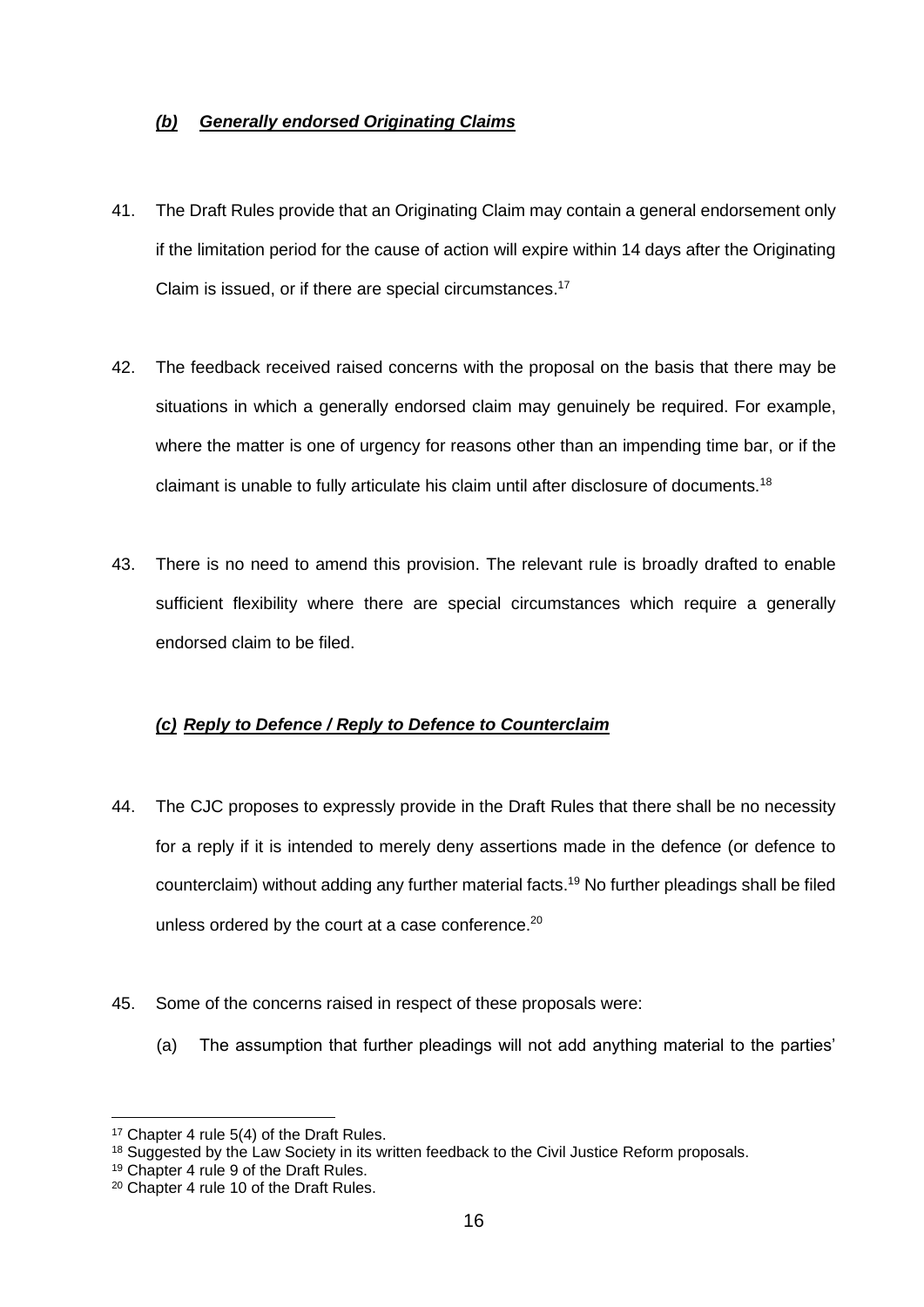respective cases may not hold true.

- (b) If replies are not permitted, it would require a statement of claim to pre-empt any defences that are the defendant's burden to plead.
- 46. The feedback received appears to stem from a misapprehension of the proposal. Today, there is anecdotal evidence that suggests that litigants in a vast majority of cases prepare and file a reply or a reply to defence and counterclaim that contains mere denials. This practice is in direct contradiction of the rule that mere joining of issues in the reply is unnecessary<sup>21</sup>.
- 47. The proposal therefore addresses this mismatch between the practice of litigants and the rules by making it explicit that it is unnecessary for a litigant to file a reply that merely denies assertions made in the defence without adding further material facts.
- 48. To clarify, the right to file a reply, where necessary, is not circumscribed. Where a reply is required however, for example where a litigant needs to plead material facts such as performance, release, fraud or illegality, a reply will still be available as of right.
- 49. Therefore, no substantive changes to the proposals are necessary, as they are in line with enhancing efficiency and judicial control over the process, while also maintaining fairness to the parties. Nonetheless, we will be amending the draft Rules to make it clear that the approval of the court may be sought to file any further pleadings, in cases where it is necessary for certain matters to be pleaded.

<sup>21</sup> Order 18 Rule 14(1) Rules of Court.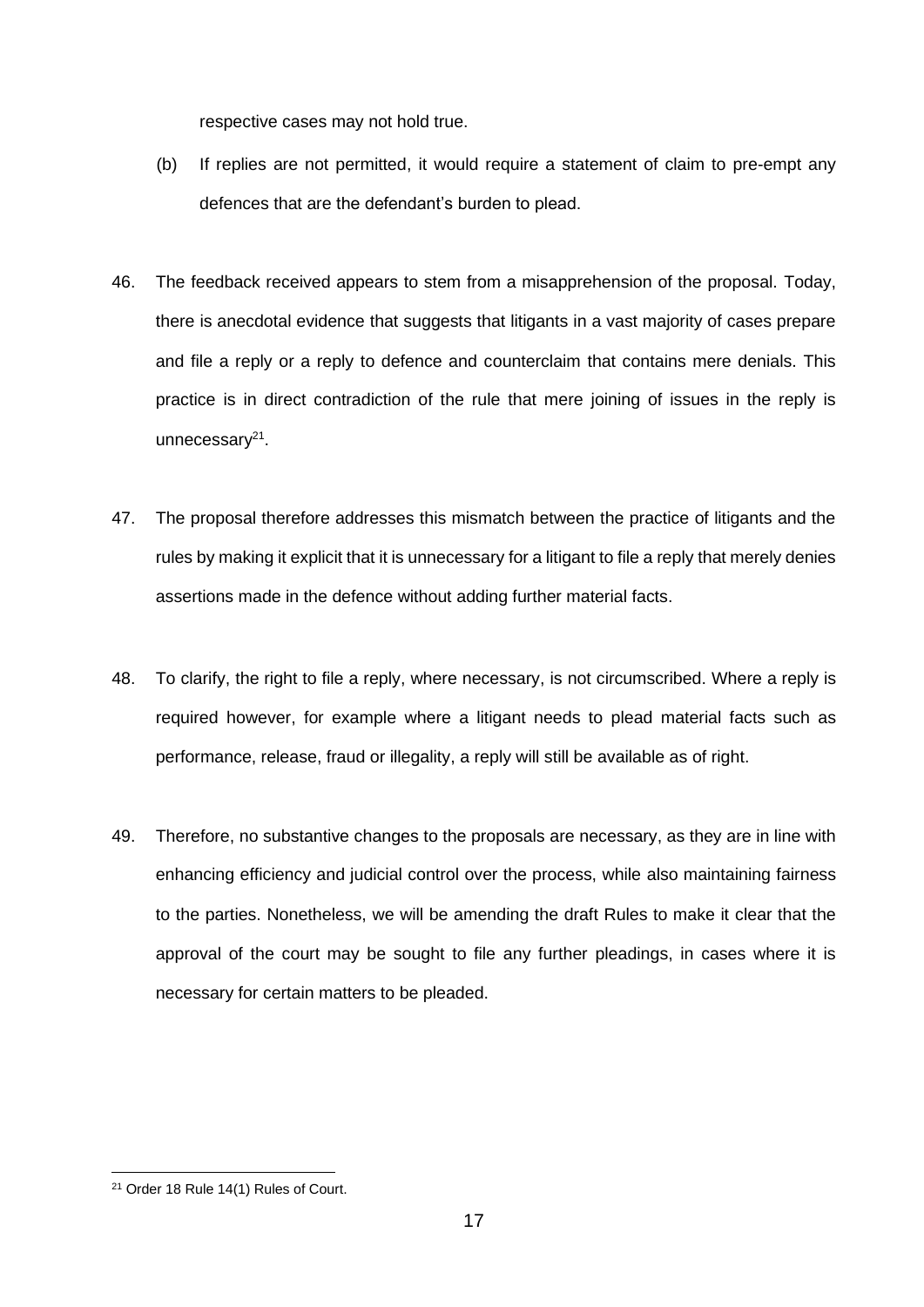#### <span id="page-17-0"></span>**VI. Service in and out of Singapore**

- 50. A number of respondents expressed the view that the time limits of 14 days for service of the Originating Claim and Originating Application in Singapore, and 28 days for service of the Originating Claim and Originating Application out of Singapore<sup>22</sup>, are too short. It might be challenging to comply with the proposed time limit especially in cases where considerable time and effort is required to locate the defendant overseas; or where English is not the official language in the country of service and translation services would have to be engaged.
- 51. We would clarify that the Draft Rules only require the claimant to *commence taking reasonable steps to serve* on the defendant as soon as possible and, in any event, within 14 days after the Originating Claim or Originating Application is issued (for service in Singapore) or 28 days after the Originating Claim or Originating Application is issued (for service out of Singapore). There is no requirement for the claimant to have *effected service*  on the defendant within 14 or 28 days (as the case may be) after the issuance of the Originating Claim or Originating Application. As such, it is not necessary to make changes to the proposal.

 $22$  Para 41 Public Consultation Paper, Chapter 4 para 8 CJC Report, Chapter 4 rules 5(6) and (7) and 11(4) and (5) of the Draft Rules.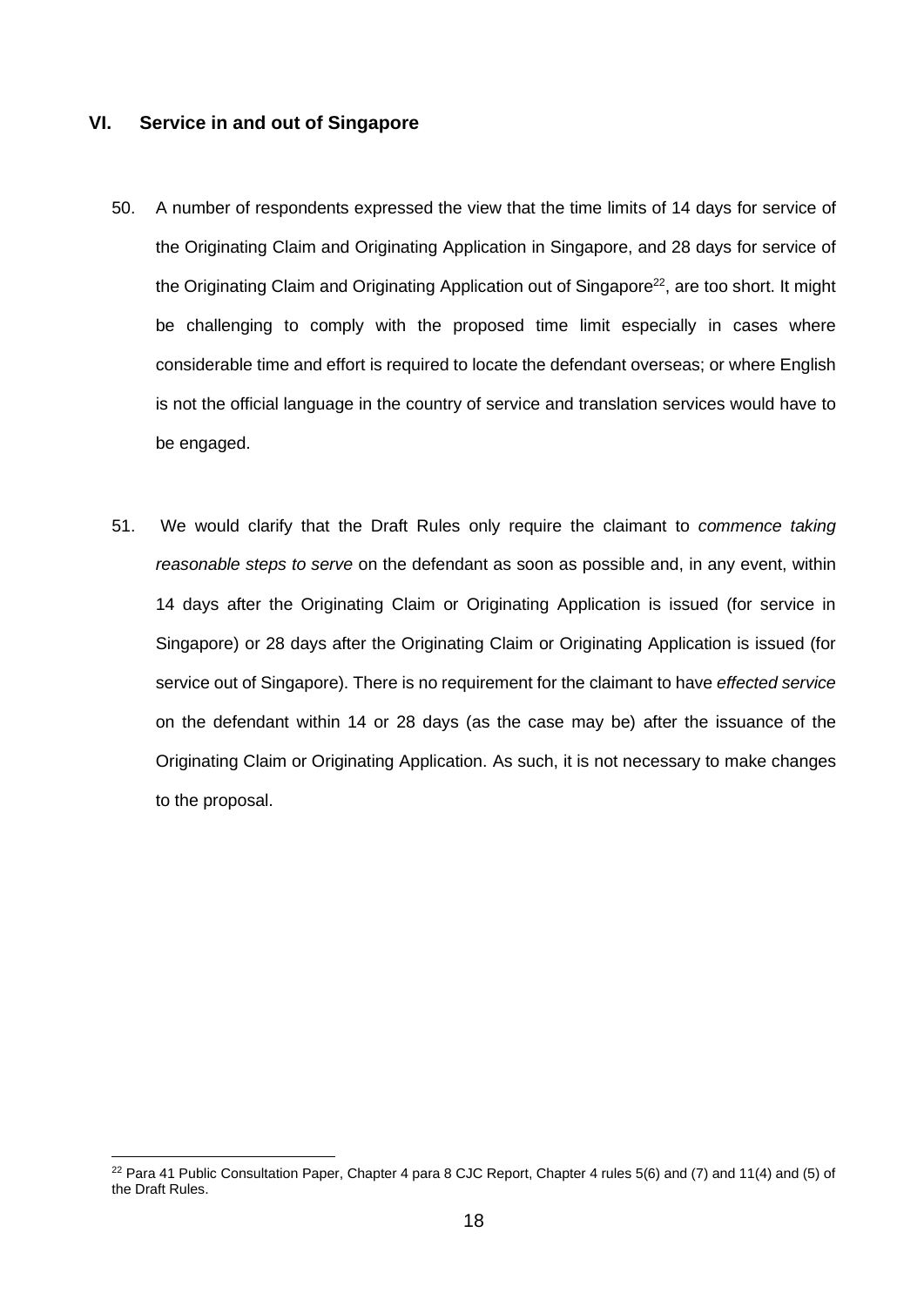#### <span id="page-18-0"></span>**VII. Case Conference**

#### *(a) Management of case*

- 52. Both committees recommended that a judge and/or relevant judicial officer manage the case throughout its life cycle once the claim is filed, and for the court to give case management directions for the proceedings during these case conferences.<sup>23</sup> While there was strong support for the recommendations, some concerns were raised:
	- (a) Potential for judges to "pre-judge" the matter given their early involvement.
	- (b) Whether registrars should decide procedural matters that could affect the shape of the trial when the intention was for judges to have close control of the conduct of the case.
- 53. Firstly, the concern of a judge pre-judging the matter may be overstated. Today, judges already review all the matters before trial – at least by the time the case reaches the stage of the judge pre-trial conference, where the judge typically discusses the issues with the parties and gives further directions for the conduct of the case. The proposal only seeks to involve the judges earlier in the process so that directions on the conduct of the case may be given by the judges at an earlier stage with a view to achieving the Ideals.
- 54. With regard to the issue of whether the judges or judicial officers should preside over the case conference, the intent is for the case conference to be presided over by the judge or a Registrar in consultation with the judge. $24$  This will ensure that the judges have close control over the manner in which the case progresses. Further, the Ideals will serve as a lodestar for the orders and directions to be made at the case conference regardless of

<sup>&</sup>lt;sup>23</sup> Para 58 Public Consultation Paper, para 58 CJRC Report. 80 percent of the Respondents to the Law Society online survey expressed support for this recommendation.

<sup>&</sup>lt;sup>24</sup> Chapter 7 para 2 CJC Report, Chapter 7 rule 1(4) of the Draft Rules.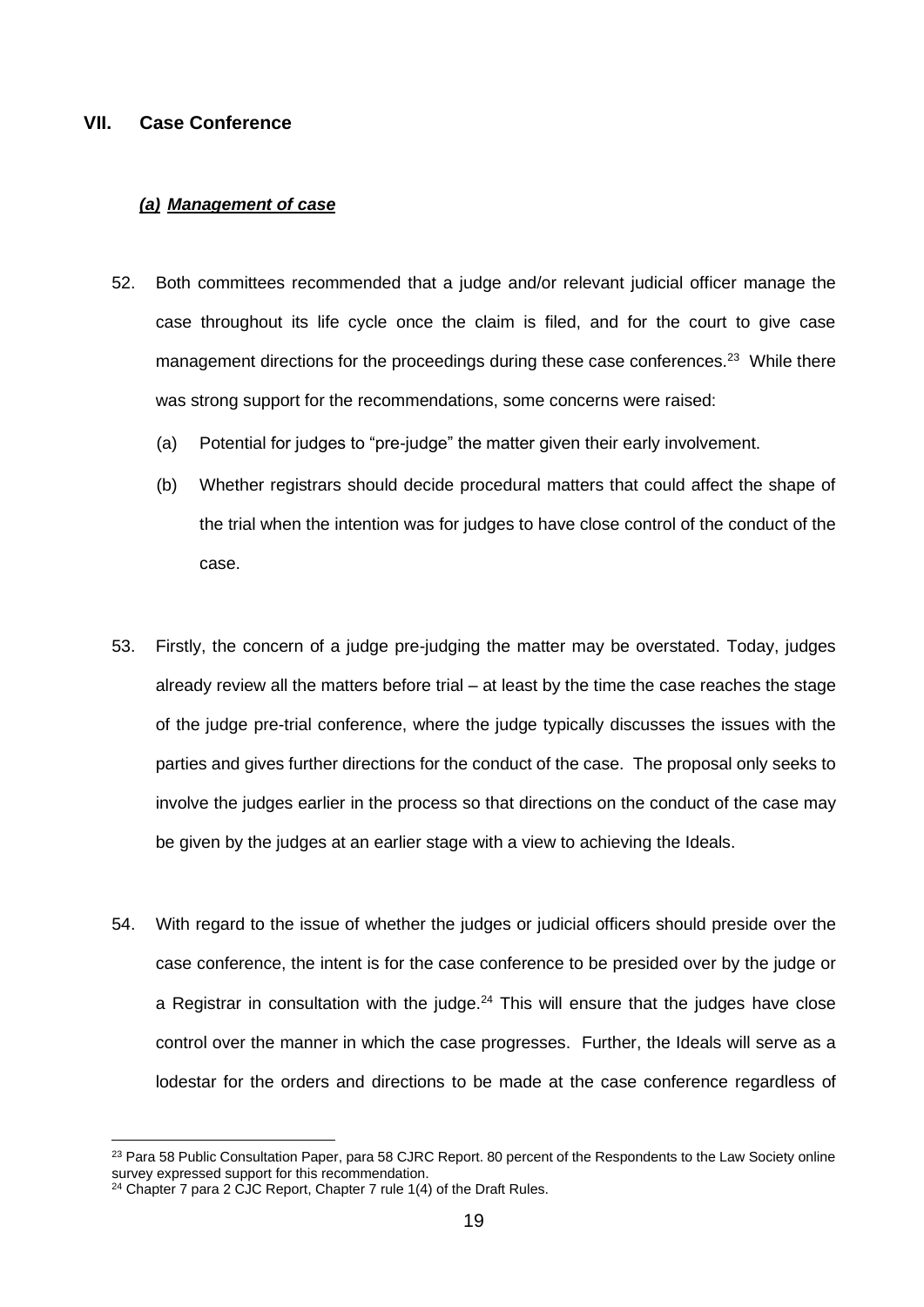whether the case conference is conducted by a judge or Registrar.

#### *(b) Attendance of counsel at the case conferences*

- 55. The CJRC proposed that case conferences be attended by the lead counsel, or a counsel who is familiar with the case and has sufficient authority to make decisions.<sup>25</sup> The feedback highlighted the concern that this proposal would reduce advocacy opportunities for younger lawyers, and increase the cost of litigation.
- 56. We acknowledge the concerns over reduced advocacy opportunities for junior lawyers and increasing costs of litigation. However, it must be highlighted that the CJRC proposal allows for the absence of the lead counsel so long as the case conference is attended by a counsel who is familiar with the case and has sufficient authority to make decisions.
- 57. The proposal encourages the proper training and delegation of responsibility to junior lawyers. Conversely, attendance at case conferences by junior lawyers without familiarity of the matter or authority to make decisions is not helpful for the professional advancement of the junior lawyer. It also leads to inefficient case management.
- 58. As for the perceived impact of the proposal on the costs of litigation, it must be highlighted that the introduction of case conferences is intended to get parties and their counsel to closely assess their respective cases as early as possible and for the case to be conducted in a focused and streamlined manner. We therefore envisage that any increase in costs from requiring lead counsel to attend case conferences (if any at all), would be mitigated by overall reductions in the costs of the proceedings arising from efficiencies introduced

<sup>25</sup> Para 64 Public Consultation Paper, para 60 CJRC Report.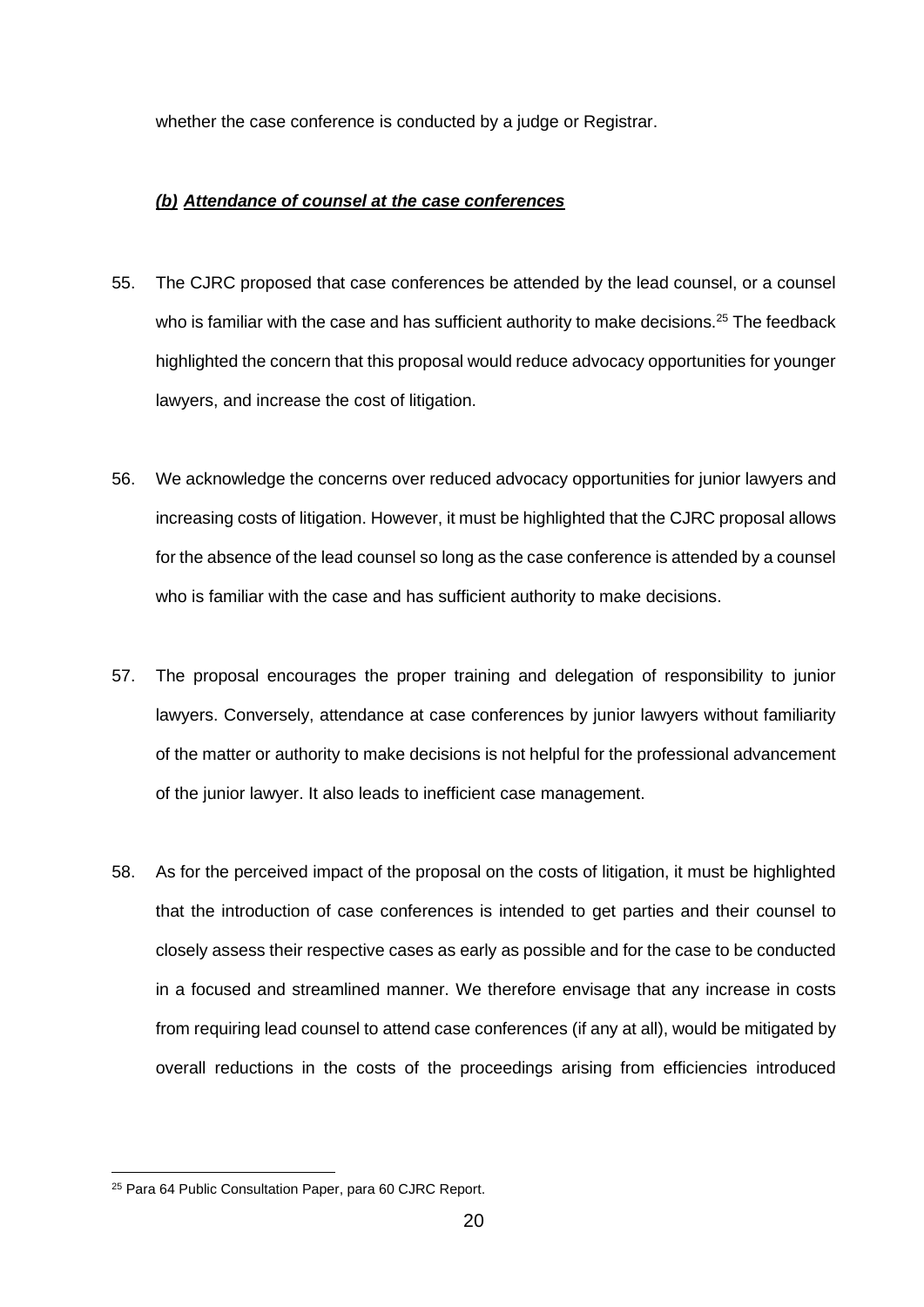through these reforms.

#### *(c) List of Issues ("LOI")*

- 59. Most respondents were sceptical about the practicality and usefulness of the LOI, which the CJRC had proposed parties should submit prior to the first milestone case conference  $(i.e.$  after close of pleadings).<sup>26</sup> Respondents expressed doubt that parties would be able to agree on the LOI at such an early stage in the proceedings and were of the view that the LOI would be more helpful for litigants-in-persons.
- 60. The proposal does not require parties to agree on the LOI at the outset. The aim is for the LOI to be continually reviewed and refined as the case progresses, and for the judge to work with parties in this process. This process helps lawyers ensure that issues are properly identified at an early stage. It minimises last minute amendments to pleadings or introduction of evidence (both of which will be more carefully scrutinised as part of the proposed reforms) and the vacation of trial dates and wasted costs which invariably result. However, we recognise that it may not be cost effective to require the LOI to be submitted early in every case, for example, where parties have indicated that they intend to amend pleadings or to apply for summary judgment or striking out of the whole claim or defence. Therefore, we will amend the proposal to require the parties to submit the LOI at the direction of the court instead.

#### *(d) Exchange of AEICs*

61. Various concerns were raised with the recommendation that the court may order that the AEICs of all or some of the witnesses be filed and exchanged before the production of

<sup>26</sup> Paras 65 to 66 Public Consultation Paper, Paras 61 and 64 CJRC Report.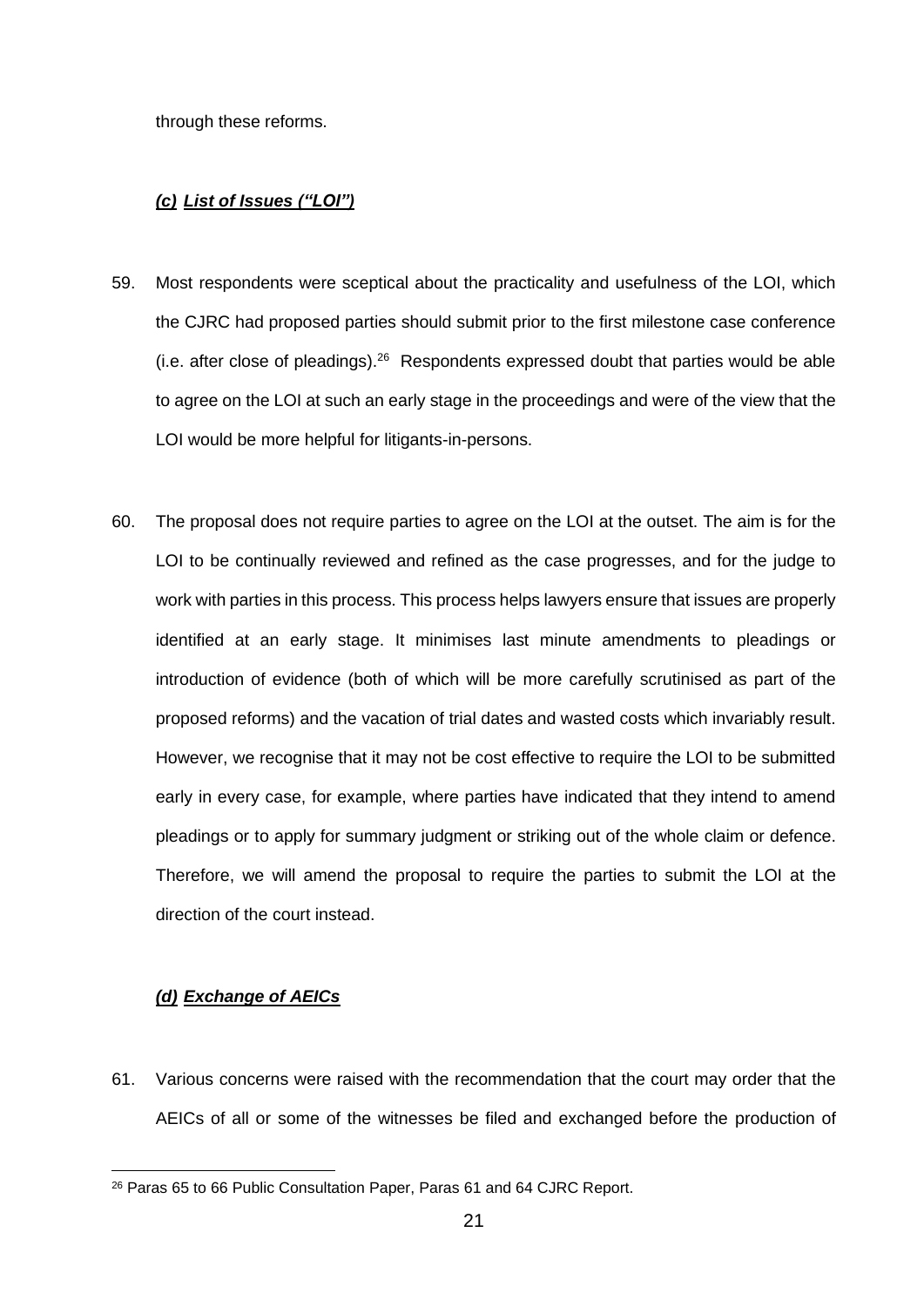documents:<sup>27</sup>

- (a) The front-loading of costs that would have an adverse impact on the likelihood of parties reaching an amicable settlement.
- (b) Tipping the scales in favour of those parties with deeper pockets or those with earlier or more complete access to the relevant documents and evidence in the dispute.
- (c) Prejudicing the defendant who would have significantly less preparation time given that the plaintiff controls the timing of the case.
- (d) Incompatibility with complex cases where parties do not know what allegations and evidence they have to meet before discovery.
- 62. The intent behind the proposal is to shift the focus to witness evidence as early as possible so that:
	- (a) Parties proceed on the basis of the strength of their case as opposed to the weakness of their opponents' case.
	- (b) The case proceeds in a focused manner parties and their counsel will engage in more thorough preparation of witness evidence at an early stage of proceedings.
	- (c) Witness evidence will be more accurate and not crafted to suit the documents disclosed during discovery.
- 63. In the vast majority of such cases, crafting AEICs is likely to be straightforward and based on clear, established documentation which has crossed between the two parties. Nevertheless, there may be instances where this proposal would need to be relaxed – for example, cases involving complex issues such as conspiracy or medical negligence.

<sup>&</sup>lt;sup>27</sup> Paras 67 and 69 Public Consultation Paper, CJC Report Chapter 7 para 4, Chapter 7 Rule 7 of the Draft Rules, paras 66 and 71 CJRC Report.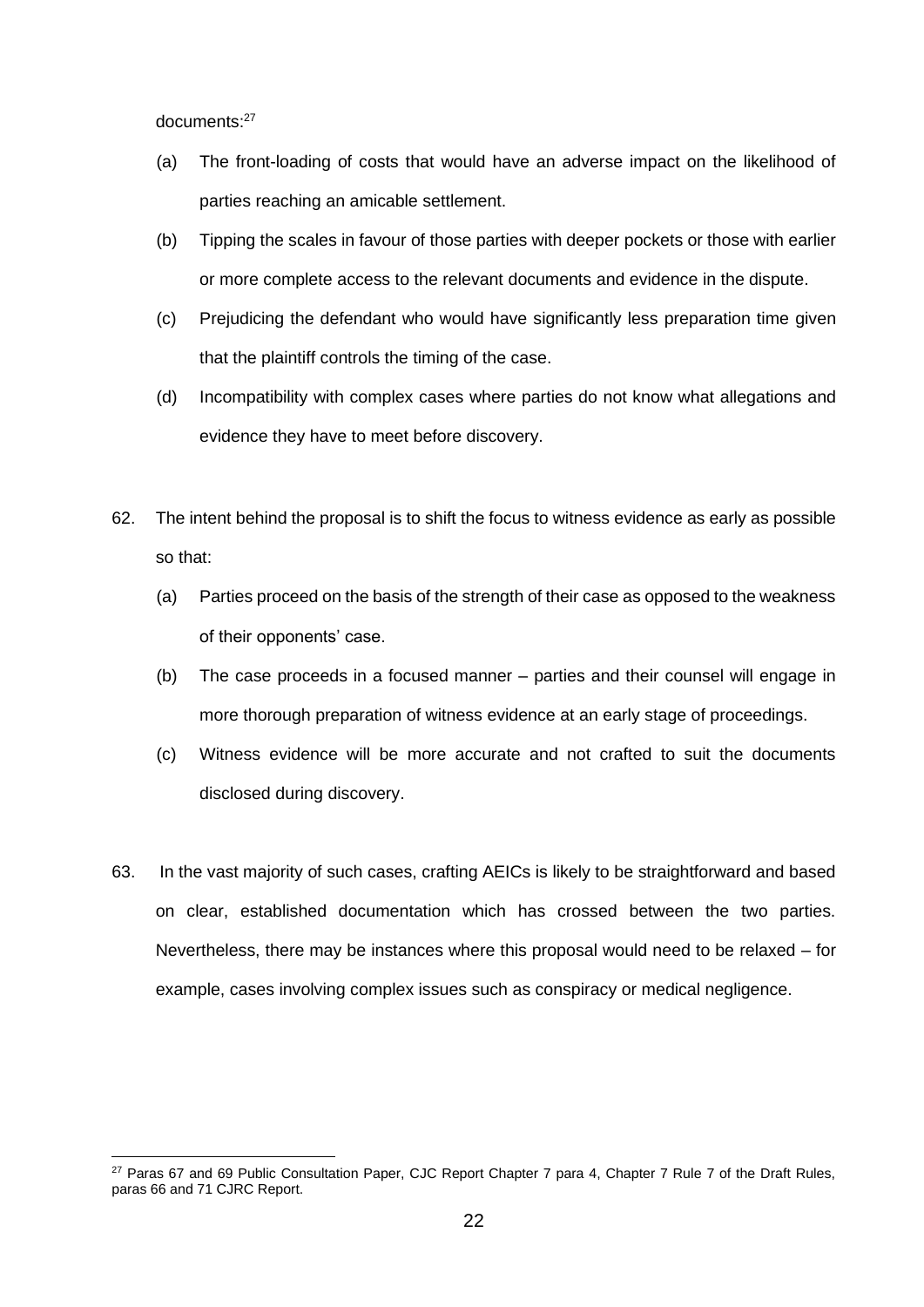64. As foreshadowed by then-Senior Minister of State for Law Mr Edwin Tong SC in his keynote address at the Litigation Conference 2019, to ameliorate some of the difficulties that may arise from the proposal, the Draft Rules on AEICs will be amended to expressly state that the court may order AEICs to be filed simultaneously or in any sequence.

#### *(e) Single Application Pending Trial ("SAPT")*

- 65. The CJC had proposed that the court will generally order all interlocutory applications to be made in a single application. Subject to the exceptions listed, no application may be taken out by any party at any time other than as directed at the case conference or with the court's approval. Parties will not be able to make any application within 14 days before trial except in a special case and with the trial judge's approval. $^{28}$
- 66. This proposal attracted concerns. The main thrust of the feedback was that parties cannot be expected to anticipate all the interlocutory relief they require, and to take out a single application for all such relief at a single point in time. The feedback also raised a question whether the proposal would work given that some interlocutory matters are inherently incompatible with each other as they arise at different stages of proceedings.
- 67. The following details as to how the proposal would operate have to be clarified:
	- (a) The court would have close control of proceedings through the case conferences and will be best placed to assess when the parties are in a position to file the SAPT.
	- (b) A single application does not necessarily mean that parties are restricted to a single type of relief or to a single hearing. The proposal merely requires parties to properly

<sup>28</sup> Paras 71 to 72 Public Consultation Paper, Chapter 7 para 5 CJC Report.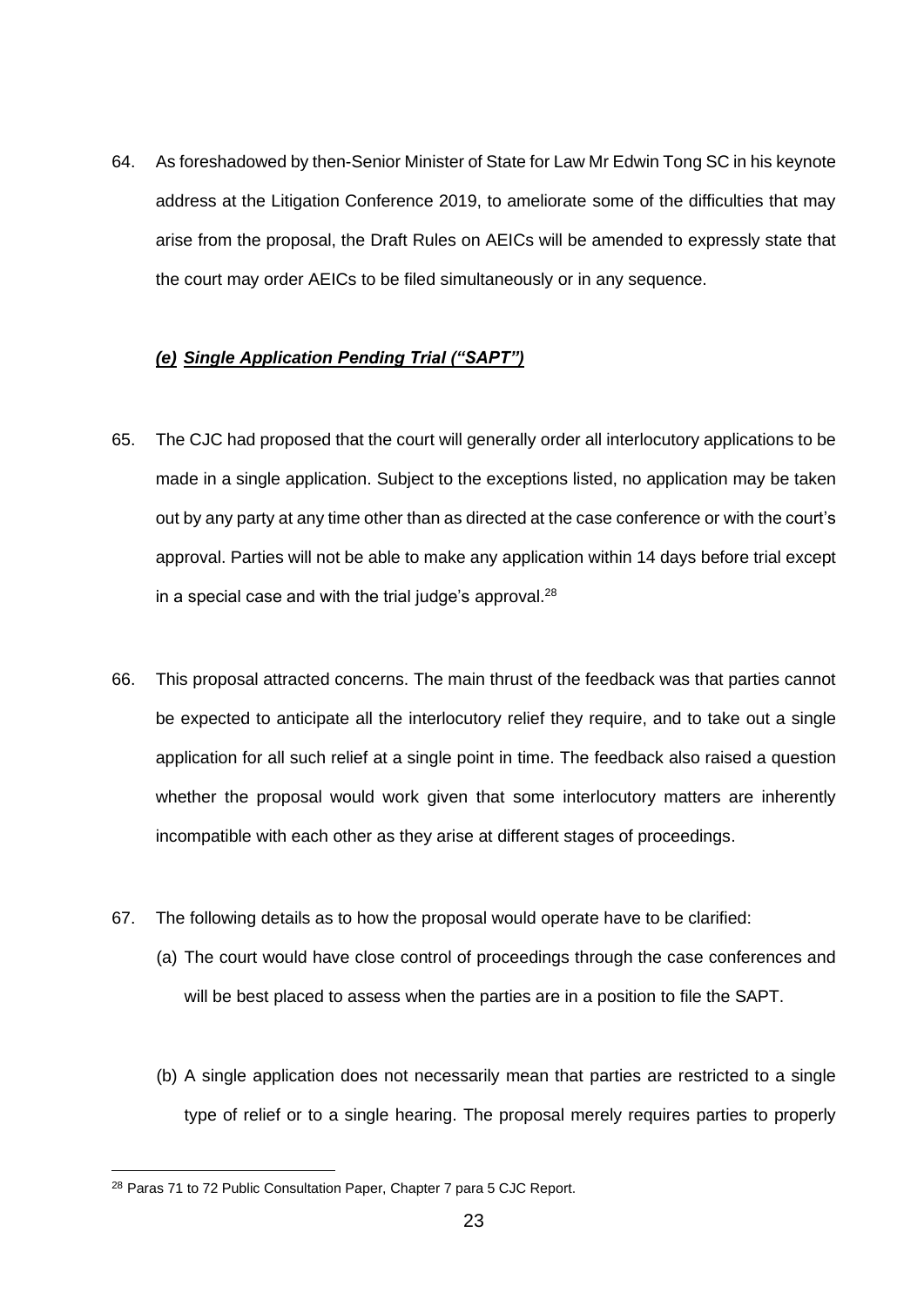consider and seek all interlocutory relief under a single application. The SAPT however may be disposed of over several hearings, if necessary.

- (c) Notwithstanding the above, the proposal for a SAPT does not preclude parties from seeking further interlocutory relief if there is a good reason for it. The proposal merely requires lawyers, together with their clients, to properly consider and be aware of the work required in these proceedings. This benefits litigants and lawyers as they are encouraged to properly assess the scope of work and the likely costs early.
- 68. However, we recognise that certain interlocutory applications such as applications for summary judgment, applications for striking out of the whole action or defence and applications for stay of the whole action may have to be dealt with before the SAPT in order to save costs and will thus be amending the Draft Rules to exclude such applications from the SAPT.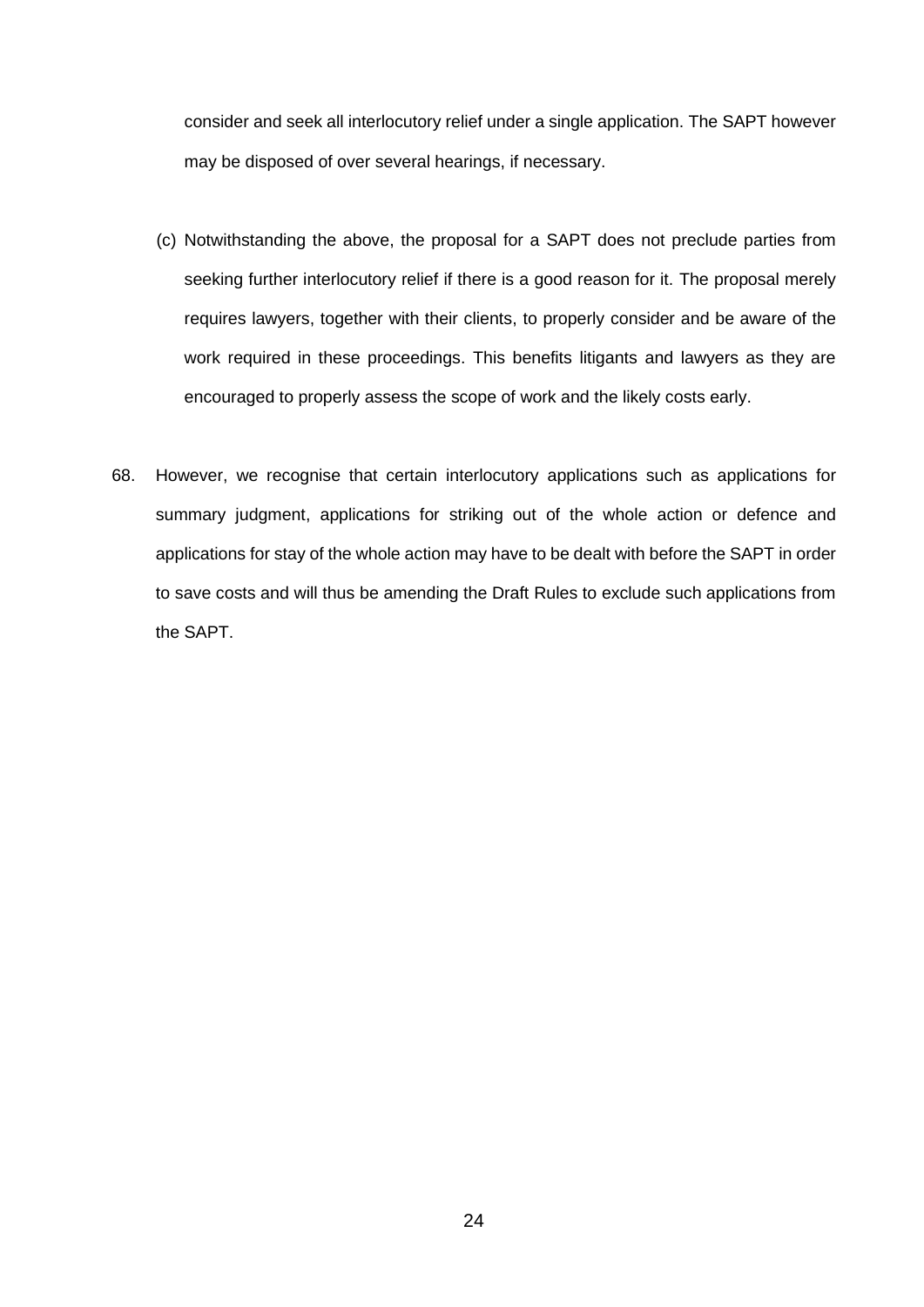#### <span id="page-24-0"></span>**VIII. Production of Documents**

#### *(a) Initial obligation to produce documents*

- 69. The intent of the CJC to narrow the scope of discovery received significant support from the Bar. 29
- 70. However, the feedback was unequivocal in indicating that the initial obligation to disclose documents ought to include the disclosure of adverse documents. Today, adverse documents are discoverable as a matter of right and excluding adverse documents would: (a) Incentivise the hiding or destruction of adverse documents.
	- (b) Increase the number of requests or applications for further documents.
- 71. The feedback also highlighted that the proposed regime would operate unfairly in cases where there is information asymmetry between the parties. The availability of specific discovery is of little comfort to the party in a weaker position if he/she does not know what documents are in the possession of the other party.
- 72. The intent of reducing the scope of parties' initial obligation to disclose documents is to reduce the time and costs expended in the exercise of discovery. Nevertheless, we accept the feedback received on this proposal.
- 73. Parties' obligation to produce documents under Chapter 8 Rule 2 of the Draft Rules will be amended so that parties will also be required to produce all known adverse documents in

<sup>&</sup>lt;sup>29</sup> 72% of the Respondents to the Law Society online survey expressed support for this recommendation.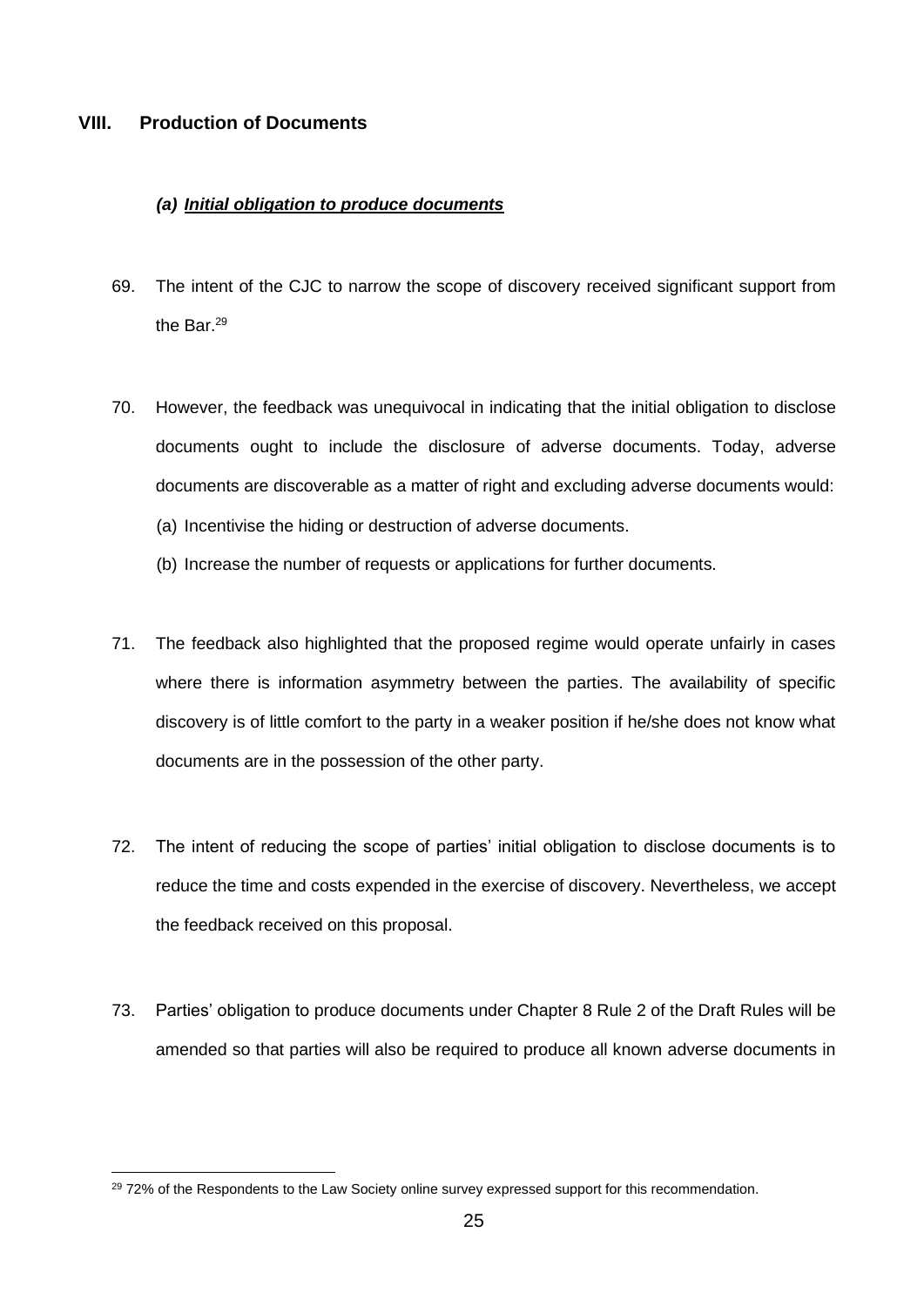the party's possession or control.

- 74. It may be noted that the term "control" has a wide meaning and the obligation to produce documents would include, for example, documents in the party's custody or power.
- 75. The term "known adverse documents" include documents which a party ought reasonably to know are adverse to his case. Whether a document is a known adverse document will be assessed objectively. The obligation to produce documents is not limited to the production of adverse documents that a party is actually aware of, but includes the production of adverse documents that the party could have knowledge about through reasonable checks and searches.

#### *(b) Private or internal correspondence*

- 76. The CJC proposed that a party's private or internal correspondence shall not be discoverable except in a special case and with leave of court.
- 77. The feedback was unanimous in expressing the view that by carving out private or internal correspondence save for exceptional issues, parties lose access to documents that could reveal the true state of affairs.
- 78. The intent behind the proposal to exclude private or internal correspondence was to prevent parties from inundating each other with lengthy correspondence that would have little or no bearing on the issues in dispute in the case.
- 79. Having considered the feedback, we will amend the Draft Rules to provide that the court shall not order production of private or internal correspondence except in a special case or if such correspondence are known adverse documents.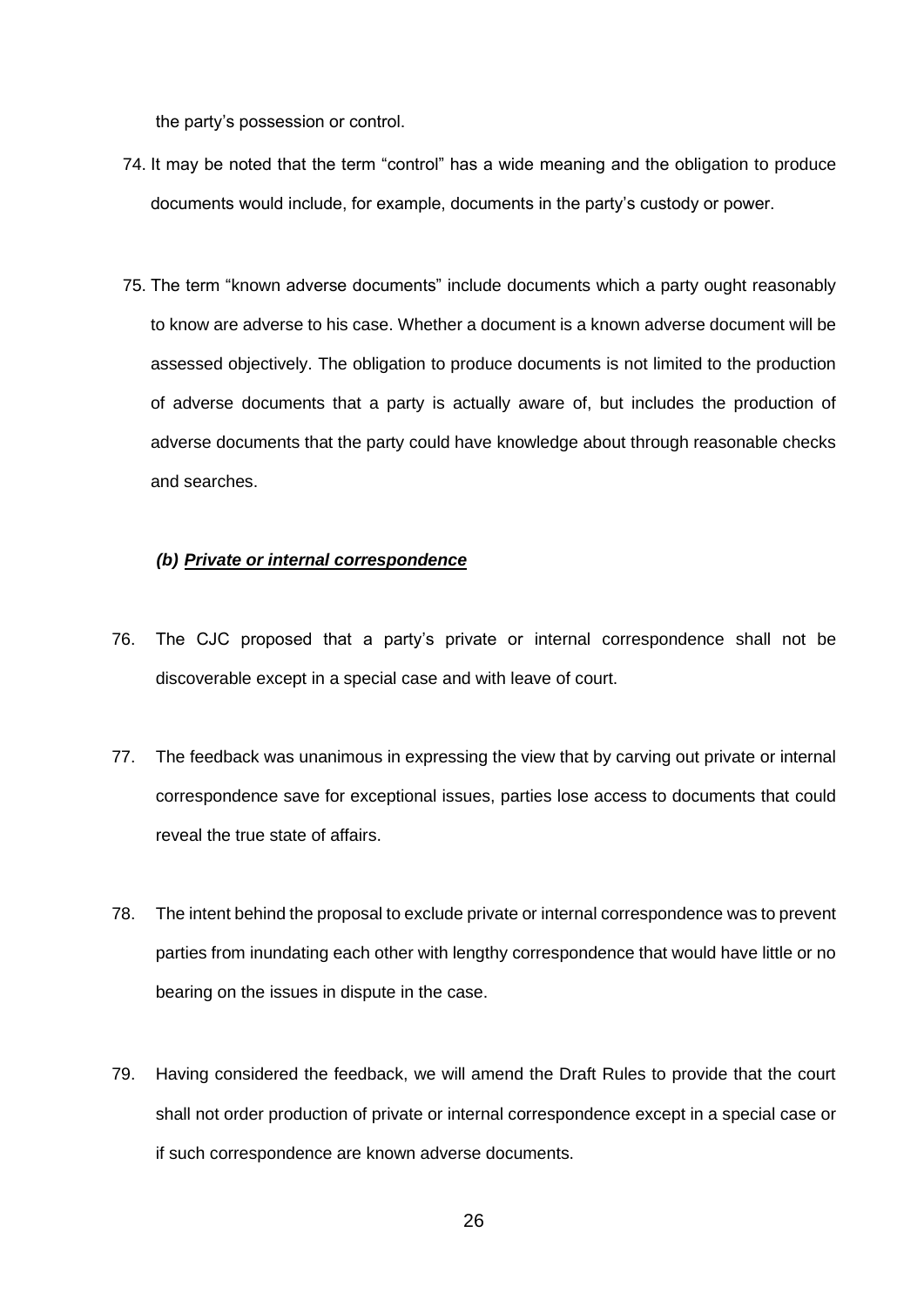80. The call from the Bar to allow for disclosure of private or internal correspondence has been focused on ensuring that private documents that are adverse to a party's case are disclosed. The introduction of a new exception for known adverse documents addresses the concerns raised and will ensure that all private or internal correspondence relevant to the dispute will be disclosed.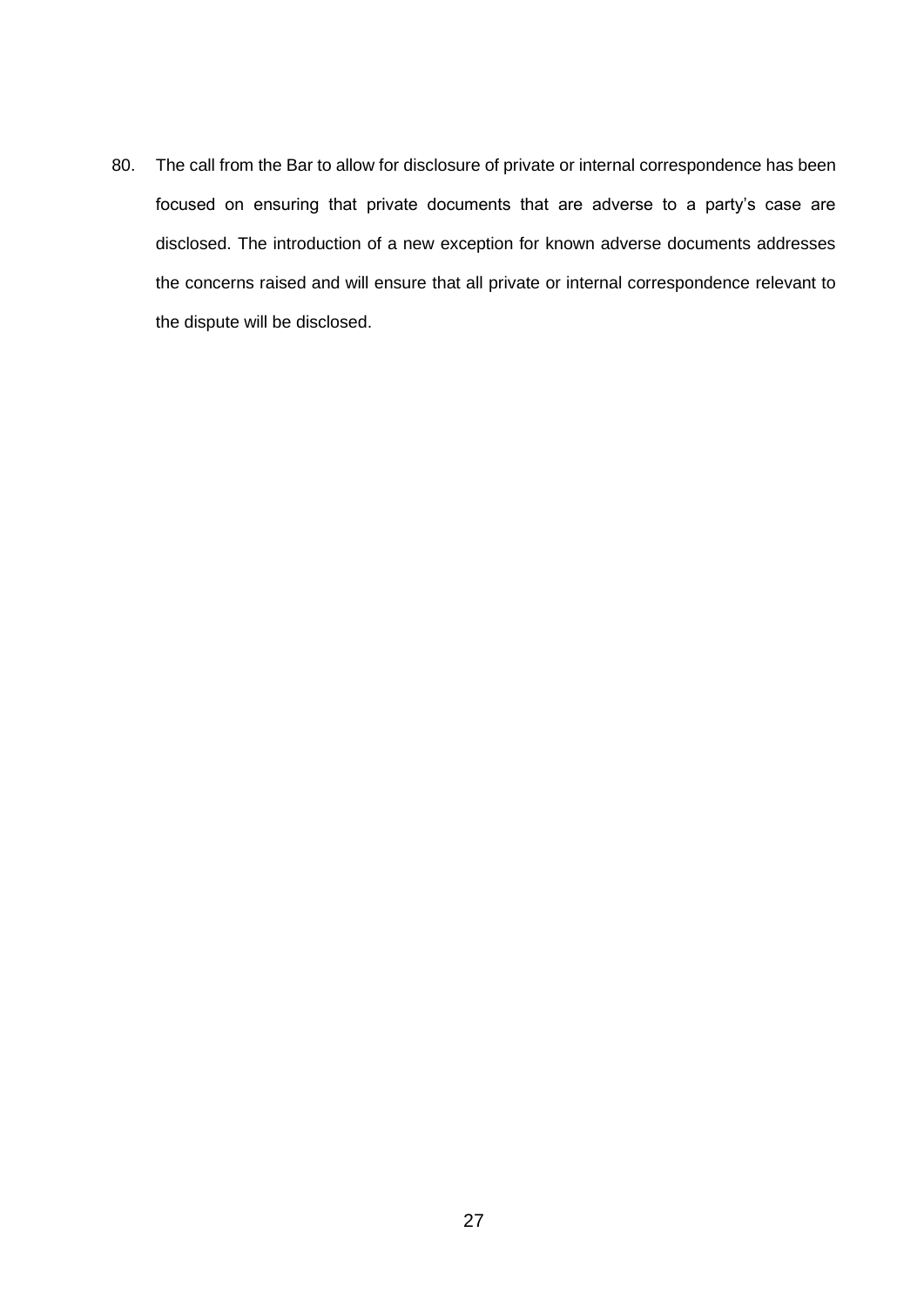#### <span id="page-27-0"></span>**IX. Expert Evidence**

#### *(a) Single joint expert*

- 81. The proposal was for the introduction of a general rule requiring parties to agree and appoint a single joint expert in matters where expert evidence is required to assist the court, except in a special case and with the court's approval. $^{30}$
- 82. The majority of respondents were opposed to this recommendation. Respondents were of the view that the current rules pertaining to the adducing of expert evidence are robust enough to achieve the desired outcomes and do not need to be revised:
	- (a) Experts more often than not assist the court by presenting different options and avenues.
	- (b) The current system already allows experts to narrow their differences through hottubbing and court-directed collaboration.
- 83. In addition, the respondents raised other concerns with the proposal:
	- (a) A possible increase in satellite litigation.
	- (b) An increase in costs to parties arising from parties having to appoint the joint expert on top of their own experts to assist them with navigating the issues requiring expert opinion.
	- (c) Parties would be limited to cross-examining the single expert on his evidence as opposed to putting forward a positive case.

<sup>30</sup> Para 89 Public Consultation Paper; Chapter 9 rule 3 of the Draft Rules.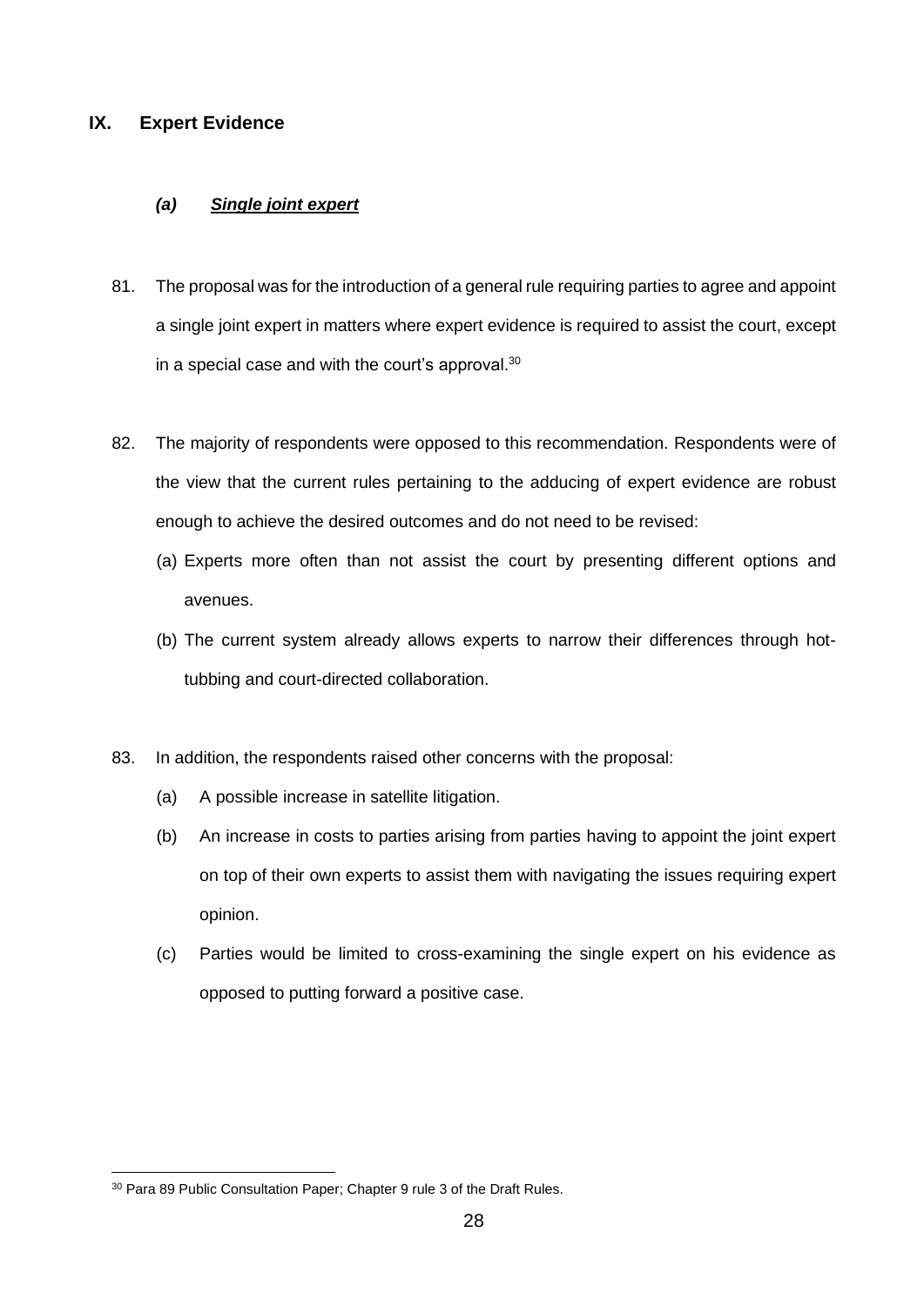- 84. The intent of this proposal was to improve the quality and materiality of expert evidence put before the court. Almost invariably, party-appointed experts give opinions from different ends of the spectrum. Sometimes, this is not because they disagree with each other but because the manner of engagement and the instructions given to the experts differ.
- 85. While the concerns raised are valid, it must be reiterated that a single joint expert would suffice in the majority of cases which are straightforward, for example matters of establishing assessment of damages, or on proof of foreign law, or in cases of family law which involve the examination of the mental condition of individuals. This will enhance the efficiency and speed of adjudication.
- 86. Having said that, the feedback has been carefully considered and the proposal will be refined such that parties will be **encouraged** to agree on a single expert, as far as possible. 31

<sup>&</sup>lt;sup>31</sup> These revisions were announced by then-SMS(Law) Mr Edwin Tong SC during his keynote speech at Litigation Conference 2019.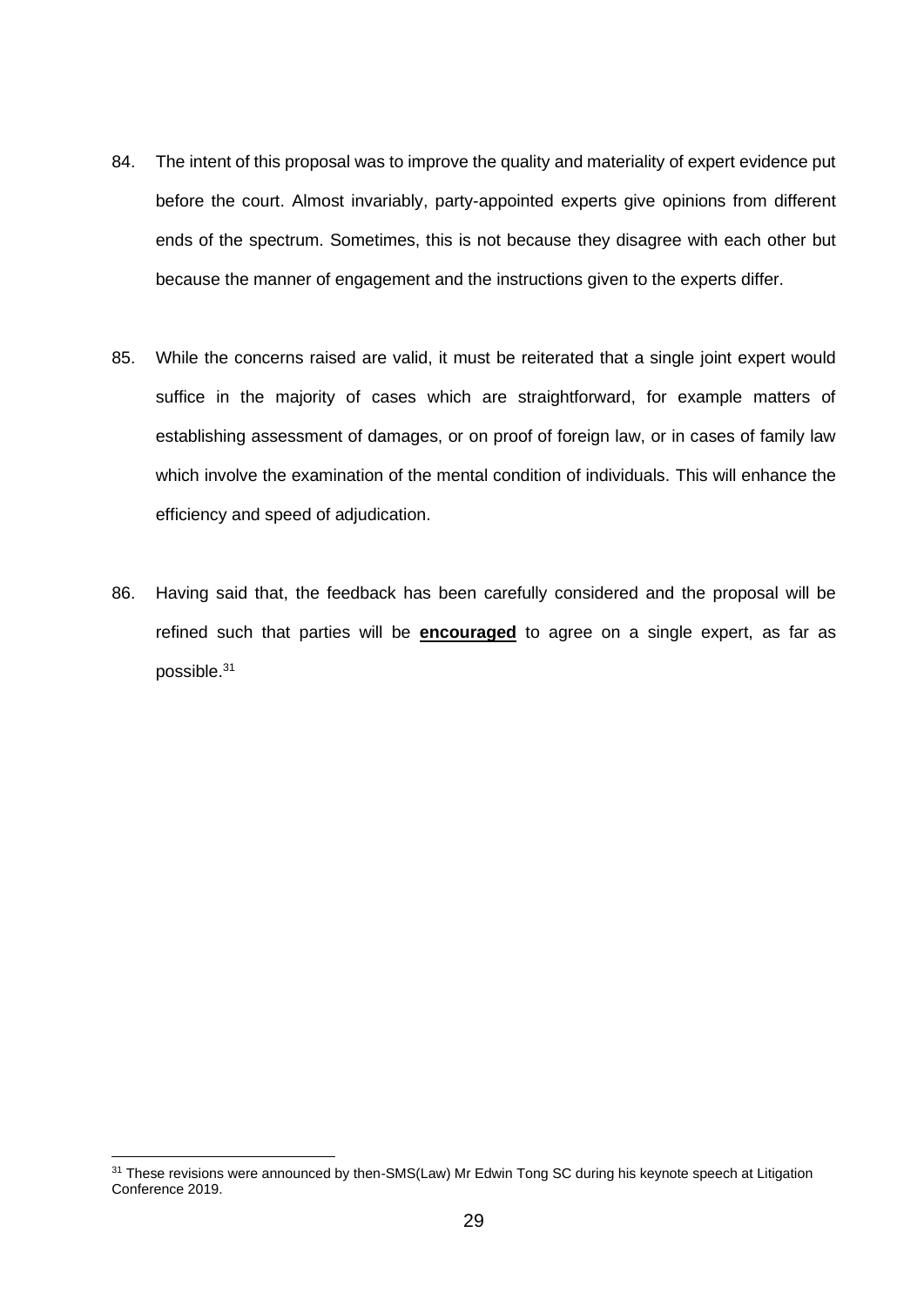#### **X. Court hearings and evidence**

#### *(a) Form and contents of AEICs*

- 87. The CJC has proposed that AEICs be affixed with a recent coloured photograph of the deponent, taken in the last 12 months.<sup>32</sup>
- 88. Several respondents raised objections with this requirement as it added an unnecessary complication to the preparation and filing of AEICs, particularly for witnesses based overseas or who have very busy schedules. Additionally, as AEICs are a matter of public record and accessible by the press, affixing a photograph of the deponent could have a deterrent effect on persons coming forward to give evidence voluntarily.
- 89. The intent behind the proposal is to assist the trial Judge in recalling what a particular witness looks like when the trial Judge is considering a reserved judgment or is writing Grounds of Decision.<sup>33</sup> This will serve to ensure just results. The imposition on the deponent is minimal as the affidavit would have to be deposed to before a Commissioner of Oaths in any event and the photograph can be affixed at that juncture.
- 90. No changes are proposed to the CJC's recommendation.

#### *(b) No departure from facts in AEICs*

91. The Draft Rules provide that an AEIC must contain all material facts which shall not be departed from or supplemented by new facts in oral evidence, unless the new facts

<sup>32</sup> Chapter 11 rule 18 of the Draft Rules.

<sup>33</sup> Para 6 CJC Report.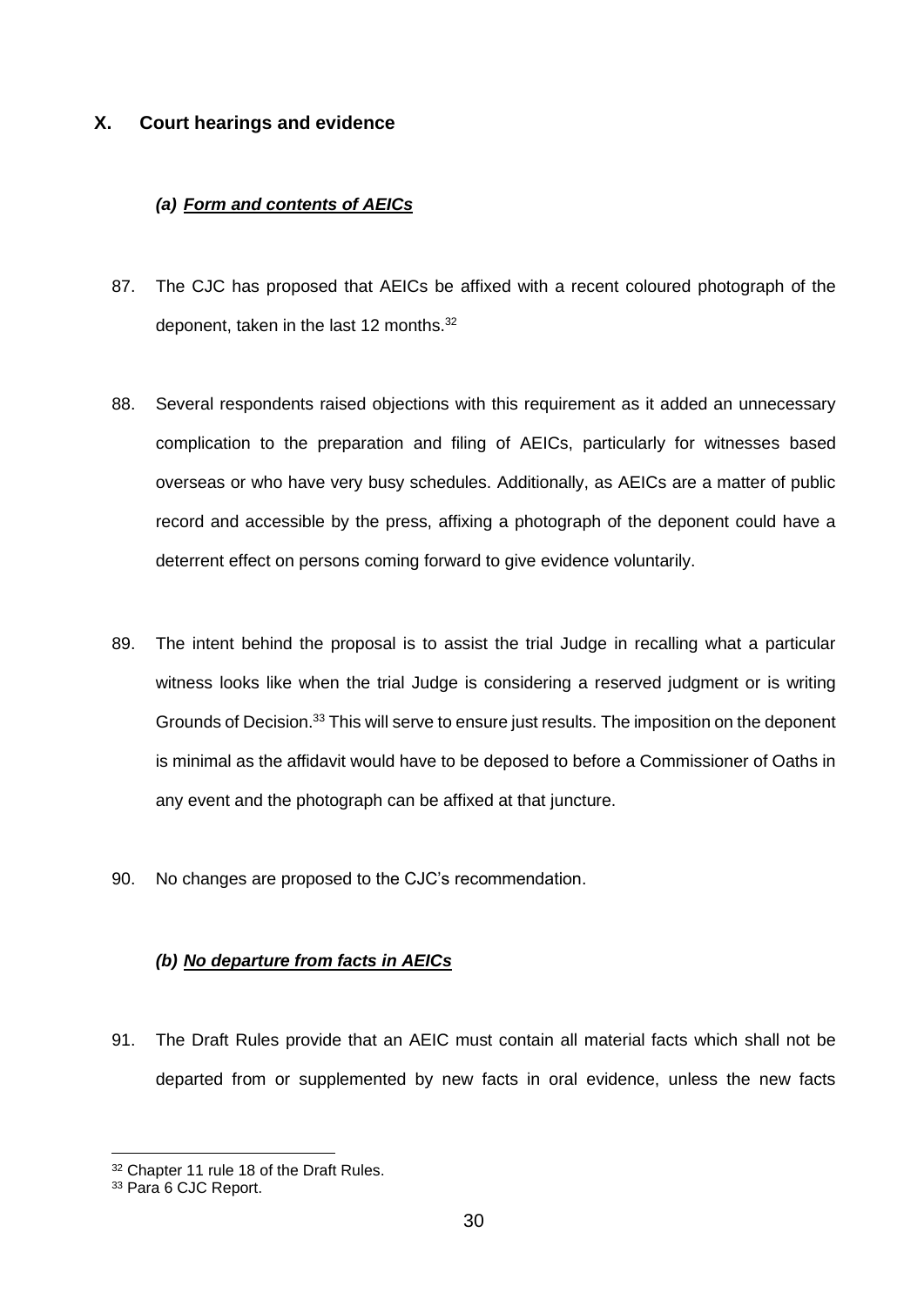occurred after the date of the making of the AEIC.<sup>34</sup>

- 92. The feedback highlighted that the absolute prohibition is impractical as cross-examination often results in witnesses supplementing the evidence found in AEICs.
- 93. First, it must be reiterated that this provision is subject to the Ideals in Chapter 1 of the Draft Rules (for example, fair access to justice or fair and practical results suited to the needs of parties) which would allow departure from or supplementation of evidence in the AEIC if necessary.
- 94. Second, this restriction applies only to material facts which should already have been in the AEIC at the time it is filed and exchanged, since they would have occurred before the date of the making of the AEIC. If the deponent wishes to add to the evidence in the AEIC or depart from the evidence, there should be good reason for the deponent to do so.
- 95. Third, the proposed rule does not prohibit, and cannot be read as prohibiting, a witness from answering truthfully during cross-examination.
- 96. No changes are therefore proposed to this proposal.

#### *(c) Swearing/Affirmation of AEICs*

97. The Draft Rules provide that an AEIC may be affirmed by a solicitor who is a Commissioner for Oaths so long as he is not the solicitor or one of the solicitors acting for the party who is or whose witness is making the affidavit even if the Commissioner for Oaths is a solicitor from the same firm.<sup>35</sup>

<sup>&</sup>lt;sup>34</sup> Chapter 11 rule 15(4) of the Draft Rules.

<sup>&</sup>lt;sup>35</sup> Chapter 11 rule 21 of the Draft Rules.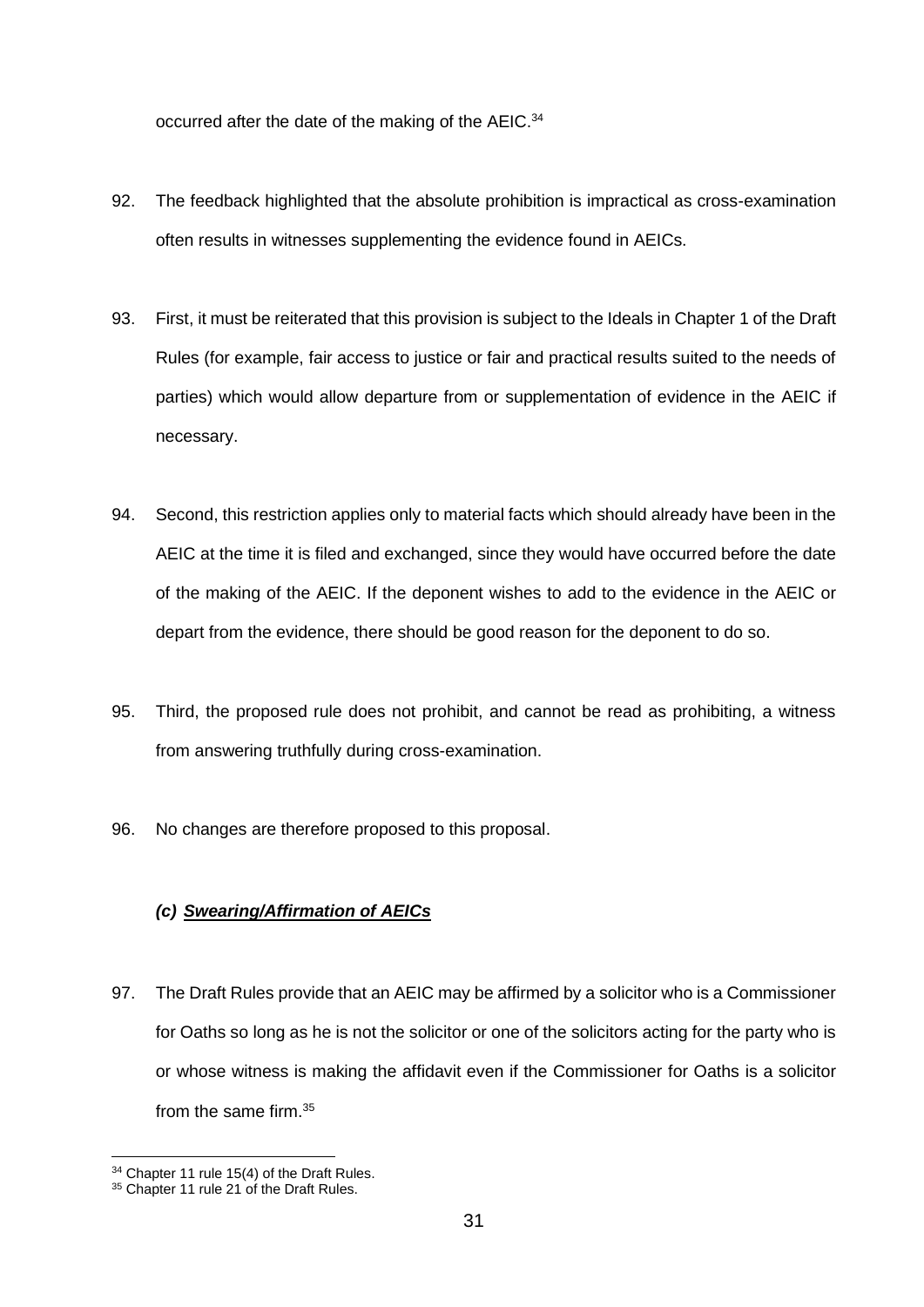- 98. The feedback highlighted that the current rule was intended to minimise bias in affidavit evidence as an objective and independent Commissioner for Oaths would ensure that the deponent understood the contents of his affidavit and only deposes to what he understands.
- 99. The rule is an archaic one rooted in old English cases, and there is no reason to assume that a solicitor who is a Commissioner for Oaths would not be able to perform his duties independently when faced with a deponent for whom another solicitor of the same firm is acting. As this rule is under the purview of the Senate of the Singapore Academy of Law<sup>36</sup>, the Senate's consideration has been sought to amend this rule.

#### *(d) Powers of the court during trial*

- 100. The CJRC proposed that the trial judge may, among other things, exercise the power to directly question witnesses, including on issues outside the scope of pleadings, if necessary. In making this recommendation, the CJRC has noted that as judicial impartiality remains an important feature of civil procedure, broad guidelines should be introduced for judges who engage in the examination of witnesses.<sup>37</sup>
- 101. Respondents raised concerns about the perceived impartiality of the judge if the judge enters the fray, and whether the fair conduct of the trial could be impeded if the judicial questioning changes the case parties were prepared to meet.

<sup>36</sup> Supreme Court of Judicature Act (Cap. 322, 2007 Rev Ed) s 68(3).

<sup>&</sup>lt;sup>37</sup> Para 103 Public Consultation Paper, Paras 102 to 103 CJRC Report.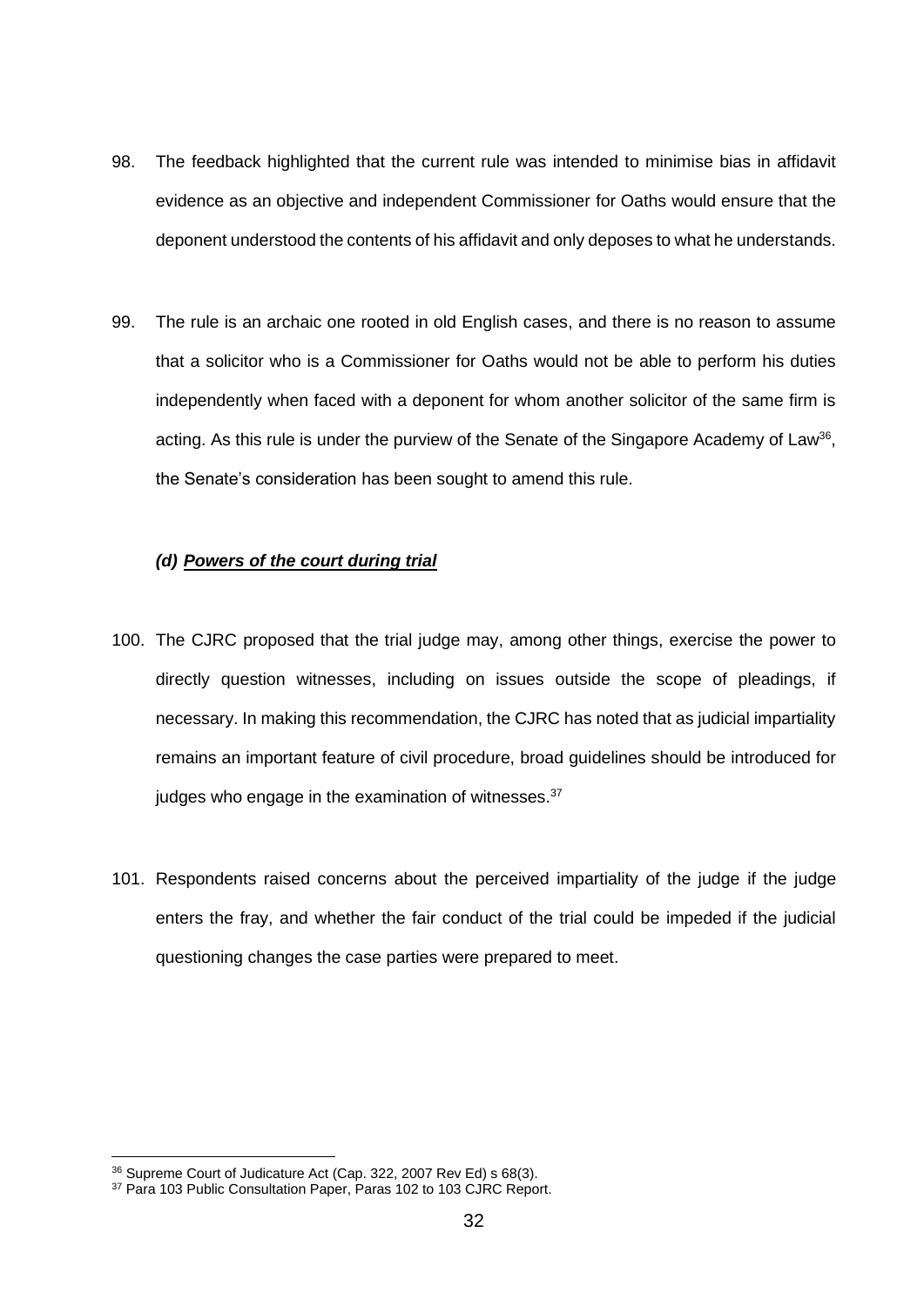102. However, the court today already has broad powers under s 167(1) of the Evidence Act to question witnesses. Under the Draft Rules, the court may ask a witness any questions that the court considers necessary at any time and the parties will be allowed to ask the witness further questions arising out of the court's questions.<sup>38</sup> This is consistent with s 167(1) of the Evidence Act. Moreover, the court's power has to be exercised in accordance with the Ideals. We will thus be adopting the position in the Draft Rules.

<sup>38</sup> Chapter 11 rule 9(1) of the Draft Rules.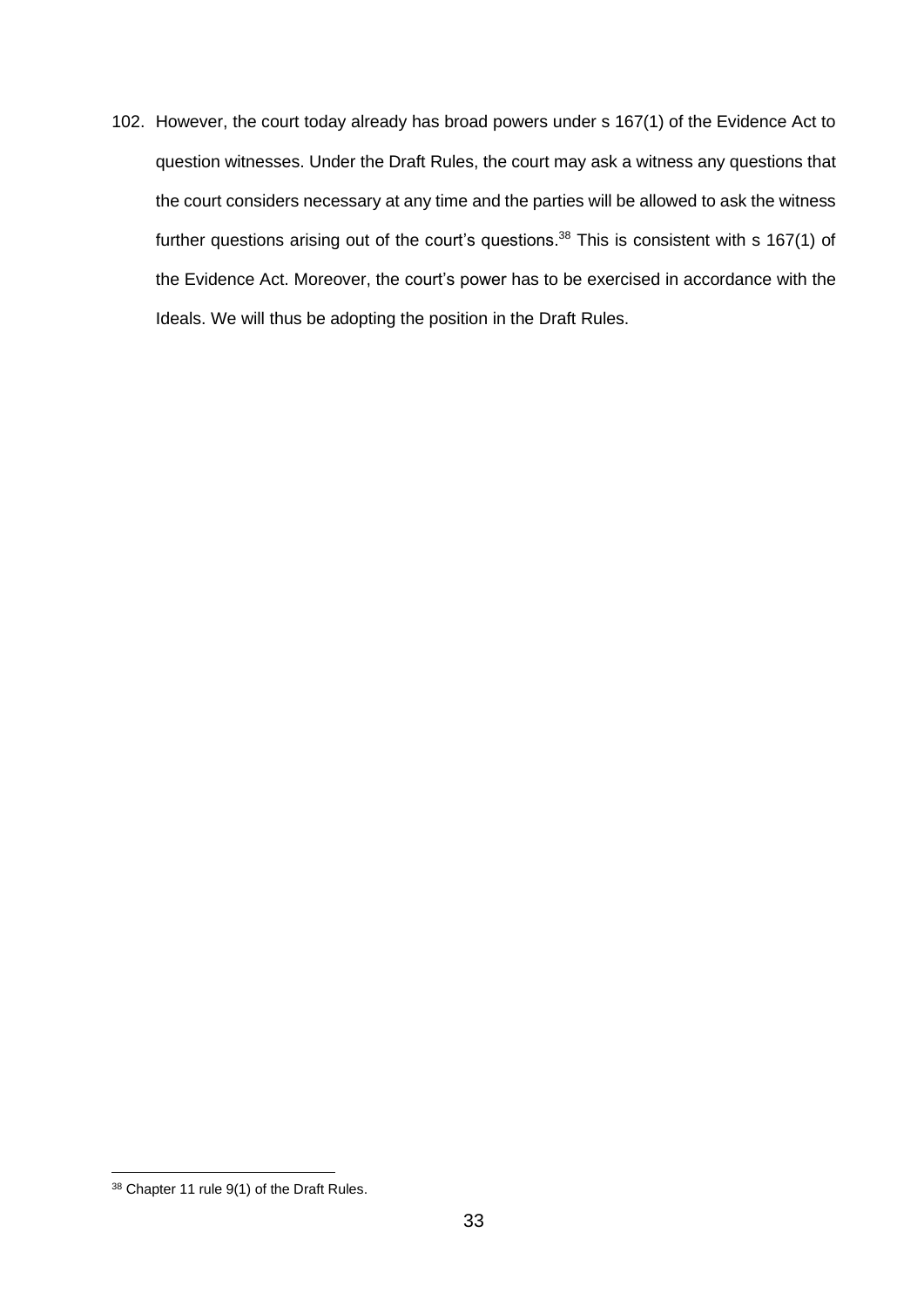#### <span id="page-33-0"></span>**XI. Appeals**

#### *(a) Automatic stay of enforcement*

- 103. The Draft Rules provide that the filing and serving of a notice of appeal will stay the enforcement of the lower court's decision unless the lower court or the appellate court otherwise orders. 39
- 104. The feedback highlighted that there would be a strong incentive for the appeal process to be abused if only to take advantage of the benefit of an automatic stay of enforcement.
- 105. Having considered the feedback, it is accepted that a successful party should not be unduly denied the fruits of the litigation. There would be no prejudice to the losing parties as it is open to them to apply for a stay of enforcement. The relevant provisions will be deleted from the Draft Rules.

#### *(b) Page limits for appeal documents*

- 106. The CJC proposed that documents filed in respect of appeals should be subject to page limits and parties may exceed that limit only with the leave of court and in limited circumstances. 40
- 107. Several respondents indicated that the proposed page limits were unrealistic. One response in particular highlighted that for complex cases where there are numerous issues to be canvassed, page limits would unduly curtail the ability of the parties to argue their

<sup>39</sup> Chapter 13 rule 6, Chapter 14 rule 5 and Chapter 15 rule 6 of the Draft Rules.

<sup>40</sup> Chapters 13, 14 and 15 of the Draft Rules.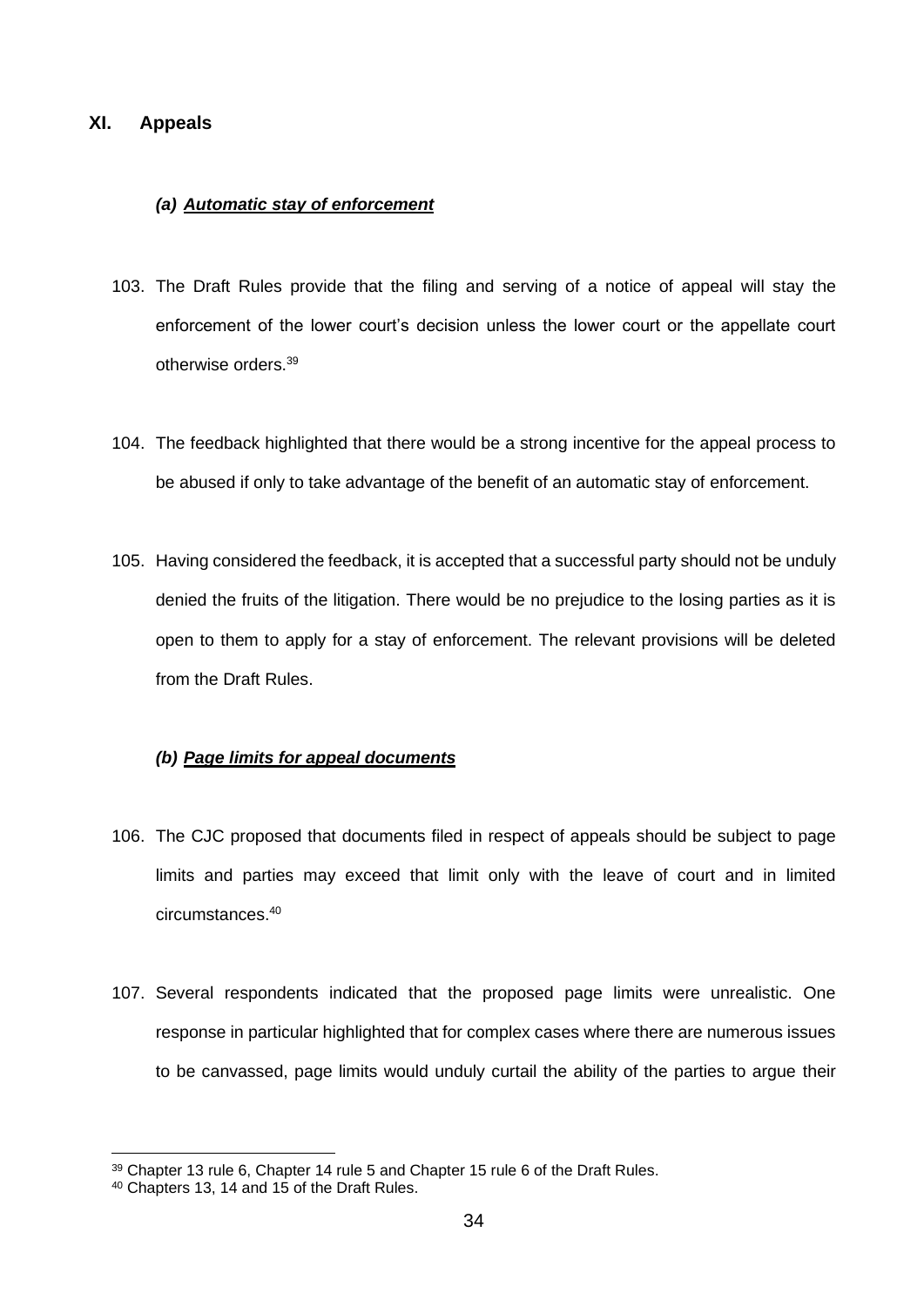cases fully.

- 108. It is understandable that page limits on documents to be filed in an appeal may be of some concern to litigants and practitioners particularly in cases where there are numerous issues to be canvassed.
- 109. However, the need for succinctness in the preparation of documents for an appeal principles that are encapsulated in the Supreme Court Practice Directions today<sup>41</sup> – cannot be overstated.
- 110. Presently, the Supreme Court Practice Directions already impose page limits on certain documents filed in respect of appeals, such as written Cases and skeletal arguments in appeals before the Court of Appeal and the Appellate Division of the High Court, as well as written submissions in applications filed to these appellate courts.<sup>42</sup> Further, where parties exceed certain number of pages for core bundles, fees are imposed for every page filed in excess of the specified number of pages.<sup>43</sup> The proposal to impose page limits and require leave of court to exceed the page limit therefore would not be a significant change from the current practice today.
- 111. The CJC's recommendation on page limits will therefore be substantively retained. However, to take into account the cover and contents pages which are to be included in the computation of the number of pages, the page limits imposed on documents filed in respect of appeals will generally be increased by five pages.  $44$

<sup>41</sup> Paragraph 87(4) Supreme Court Practice Directions draws parties' attention to the importance of brevity and restraint in the compilation of core bundles.

 $42$  Paragraphs 87(4A), 90(5), 90(8A), 90A(4)(a) and 90B(3)(a) Supreme Court Practice Directions.

<sup>43</sup> Rows 34, 35 and 35A of Appendix B, Rules of Court.

<sup>44</sup> However, there will be no change to the page limits for further skeletal arguments currently filed under paragraphs 90(8A) and 90(11) of the Supreme Court Practice Directions. Further, the page limits for written submissions for leave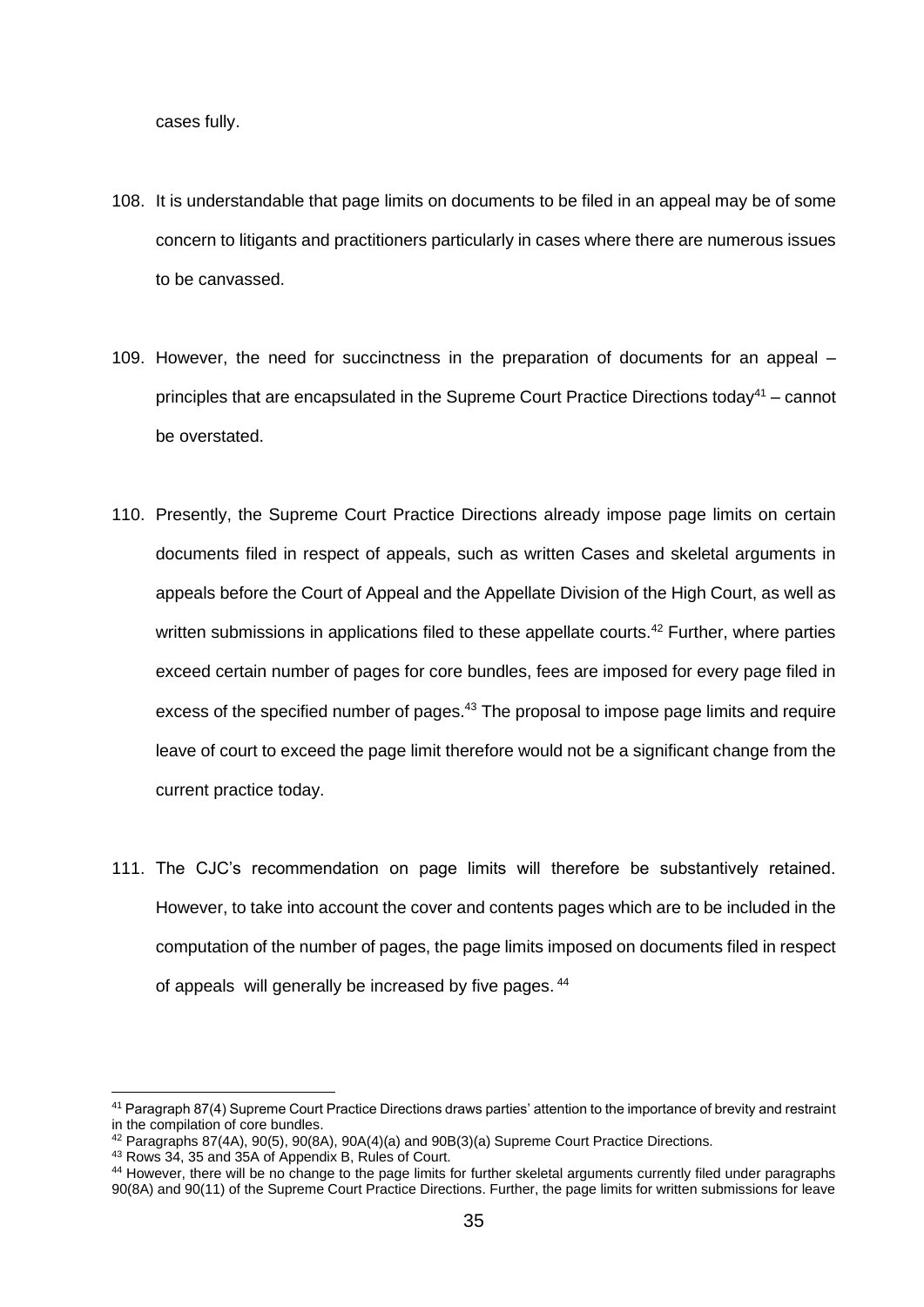#### *(c) Deadline for filing of appeal*

- 112. Chapter 13 of the Draft Rules reduces the time for filing of an appeal from an application in an action from 1 month to 14 days where the appeal is to the Court of Appeal<sup>45</sup> and 14 days to 7 days for all other appeals.<sup>46</sup>
- 113. Respondents were generally against any reduction of timelines for the filing of appeals. The feedback highlighted that the reduction of time for filing of appeals could lead to issues for litigants and practitioners as obtaining firm instructions within 7 days is at times difficult. The feedback also suggested that there could be a surge in the filing of notices of appeal by parties to preserve their positions without adequately considering the merits of an appeal.
- 114. As mentioned earlier at para 21 above, all 7-day time periods stipulated in the Draft Rules will be increased to 14 days. Therefore, parties will have 14 days from the date of the lower court's decision to file and serve an appeal from an application in an action.

to appeal applications currently filed under paragraph 90B of the Supreme Court Practice Directions will be increased by 3 pages.

<sup>45</sup> Chapter 13 rule 22 of the Draft Rules.

<sup>46</sup> Chapter 13 rules 13, 15 and 19 of the Draft Rules.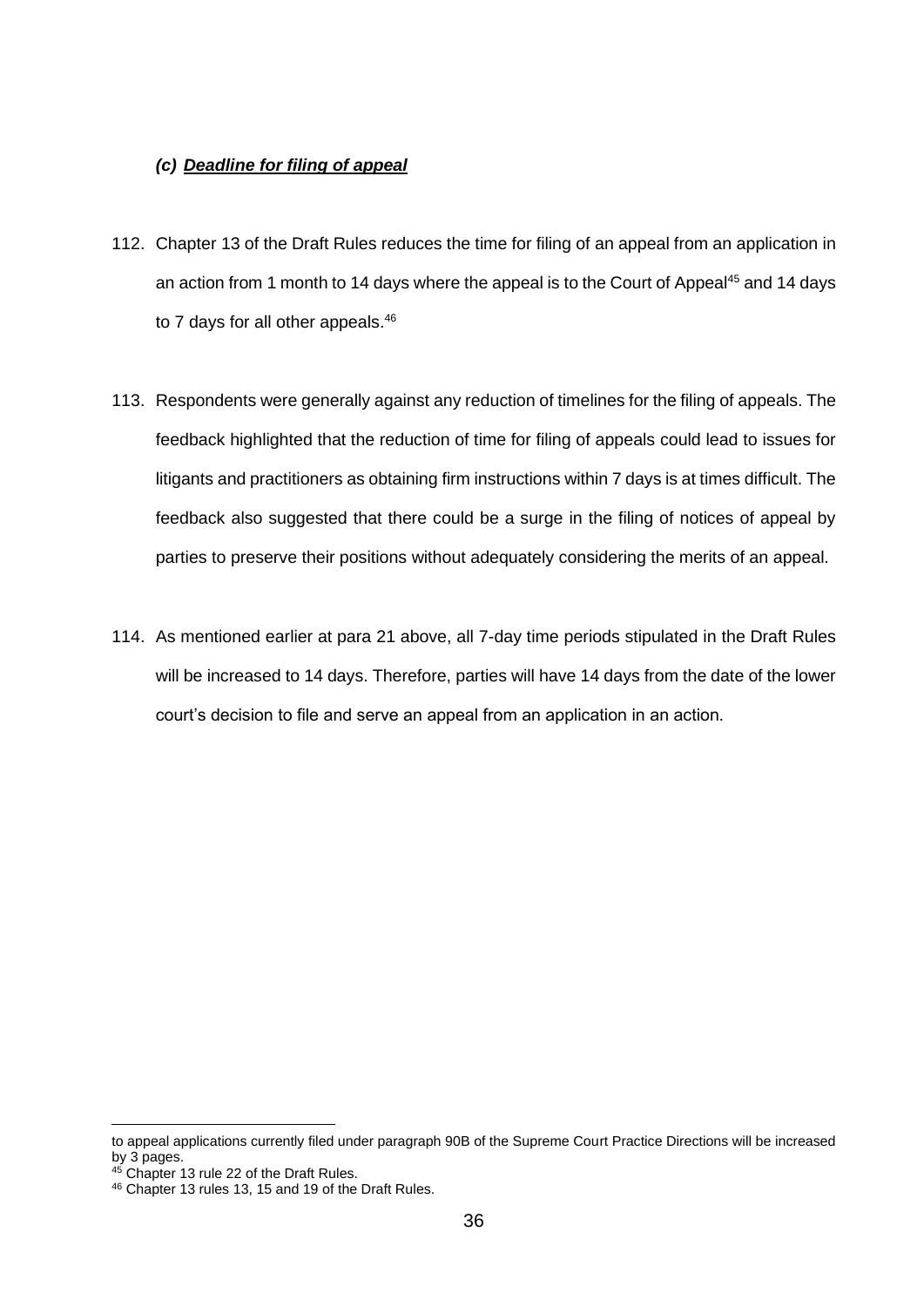#### <span id="page-36-0"></span>**XII. Costs**

- 115. As part of the Civil Justice Reforms, the CJC proposed that a quantum-based scale fixing recoverable party-and-party ("P&P") costs be introduced for liquidated and quantifiable claims. The proposal also recommended that solicitor-and-client ("S&C") costs be pegged to the amount of P&P costs ordered<sup>47</sup> to ensure that a successful litigant would not be outof-pocket for his legal costs.
- 116. The intent of the costs proposal was to keep costs low in order to enhance access to justice. The proposals also sought to introduce certainty and transparency in legal costs so that potential litigants could better assess the consequences of litigation at any early stage.
- 117. Following strong feedback from the Bar on the impact fixing S&C costs to P&P costs would have on the long term viability of litigation practice, the recommendation to peg S&C costs to recoverable P&P costs was withdrawn and is to be re-visited at a more appropriate juncture.
- 118. As for the proposal to introduce scale costs applicable to P&P costs, the Law Society of Singapore provided detailed feedback expressing serious concerns with the proposed scale costs. Some of the points raised include:
	- (a) A quantum-based scale could result in a highly disproportionate recovery of costs in cases where the cost of work done exceeds the claim value.
	- (b) A successful litigant ought to be reasonably compensated for his success and not inordinately out-of-pocket for legal expenses – including defendants who have no say as to whether a suit is commenced.
	- (c) The basis or methodology behind the proposed scale is unclear and there is no empirical evidence justifying the shift in the costs regime.
	- (d) Scale costs would affect the viability of small law firms.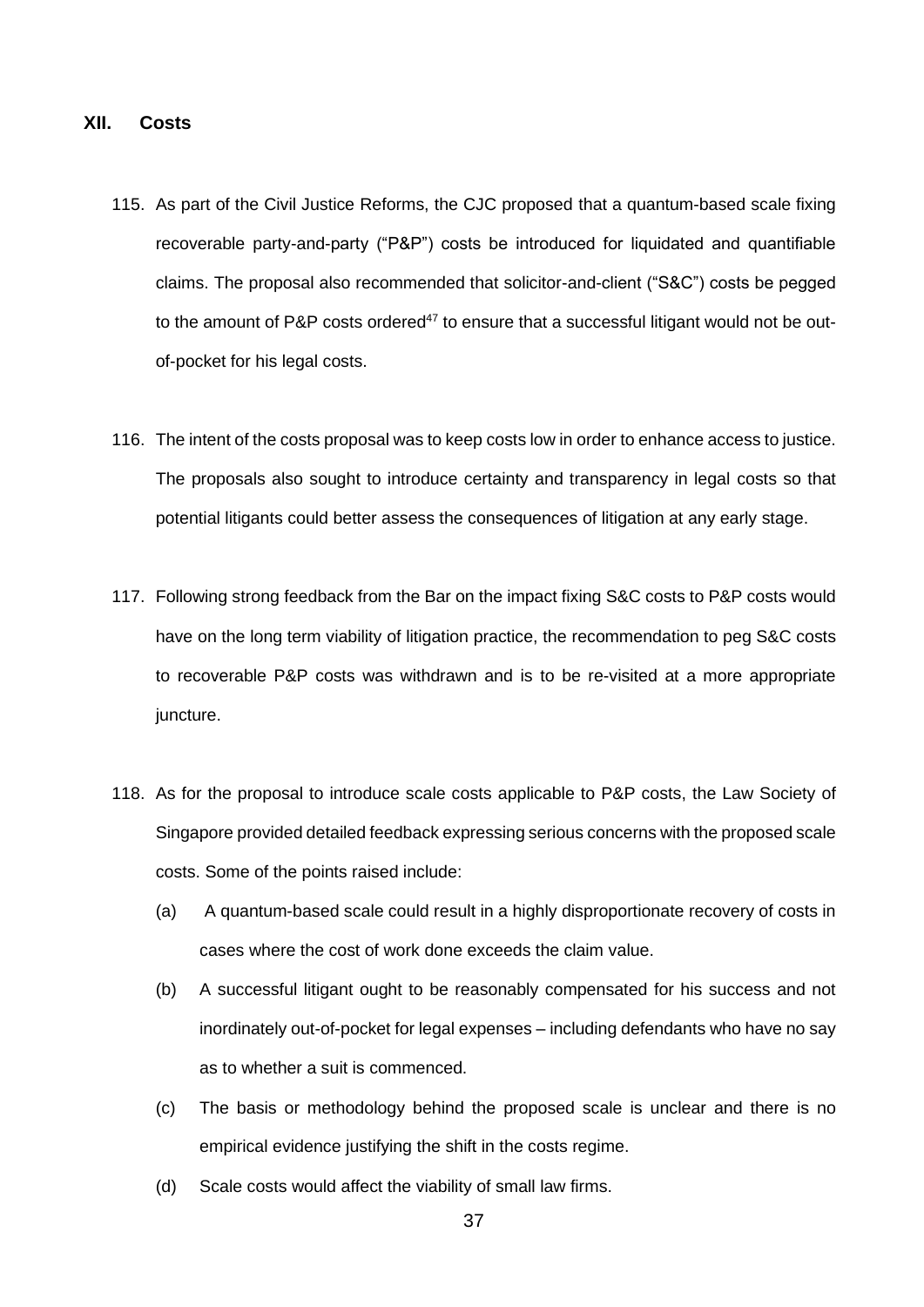- (e) It might not be an appropriate juncture to introduce scale costs as the new civil justice regime has not been implemented and the scale may not be reflective of actual costs under the revamped system.
- 119. The feedback received on the costs proposals has been constructive and carefully considered. Hence, the introduction of scale costs for P&P costs will be held in abeyance until some time after the implementation of the reforms. This will allow any scale costs to be introduced to take into account the state of P&P and S&C costs under the new process. We will continue to engage and consult the Bar on this issue.